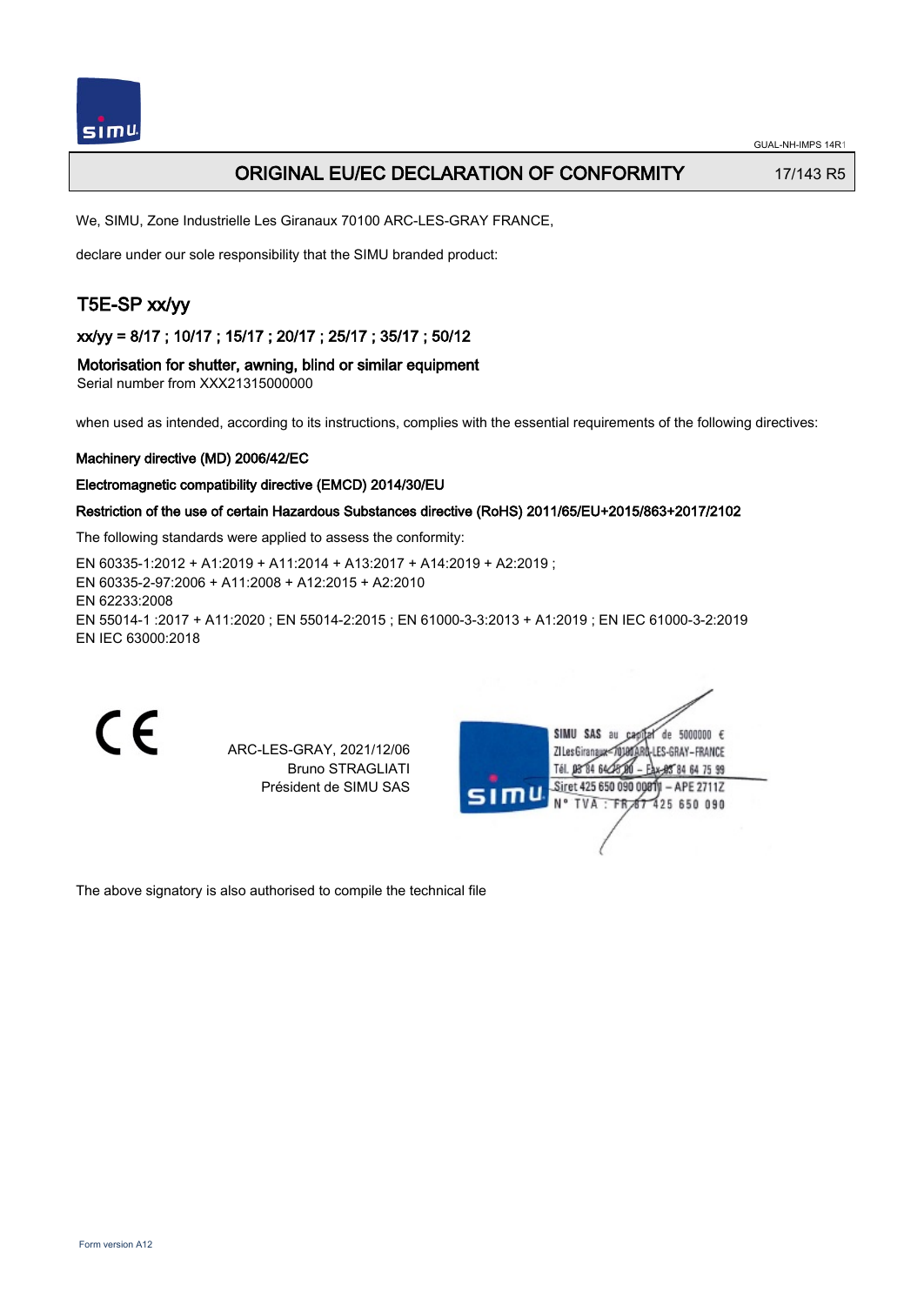

# ORIGINAL EU/EC DECLARATION OF CONFORMITY DECLARATION EU/CE DE CONFORMITE ORIGINALE

17/143 R5

We, SIMU, Zone Industrielle Les Giranaux 70100 ARC-LES-GRAY FRANCE, Nous,

declare under our sole responsibility that the SIMU branded product: declarons sous notre seule responsabilité que le produit de marque SIMU

# T5E-SP xx/yy

## xx/yy = 8/17 ; 10/17 ; 15/17 ; 20/17 ; 25/17 ; 35/17 ; 50/12

### Motorisation for shutter, awning, blind or similar equipment

Motorisation de volet, store, rideau ou équipement similaire

Serial number from XXX21315000000 Numéro de série à partir de

when used as intended, according to its instructions, complies with the essential requirements of the following directives: utilisé, selon l'usage prévu, comme décrit dans son manuel d'utilisation, est conforme aux exigences essentielles des directives suivantes

### Machinery directive (MD) 2006/42/EC

Directive Machine 2006/42/EC

Electromagnetic compatibility directive (EMCD) 2014/30/EU

Directive compatibilité électromagnétique 2014/30/EU

### Restriction of the use of certain Hazardous Substances directive (RoHS) 2011/65/EU+2015/863+2017/2102

Directive RoHS 2011/65/EU+2015/863+2017/2102

The following standards were applied to assess the conformity: Les normes de référence suivantes ont été appliquées pour évaluer la conformité

EN 60335‑1:2012 + A1:2019 + A11:2014 + A13:2017 + A14:2019 + A2:2019 ; EN 60335‑2‑97:2006 + A11:2008 + A12:2015 + A2:2010 EN 62233:2008 EN 55014‑1 :2017 + A11:2020 ; EN 55014‑2:2015 ; EN 61000‑3‑3:2013 + A1:2019 ; EN IEC 61000‑3‑2:2019 EN IEC 63000:2018

C E SIMU SAS au ARC-LES-GRAY, 2021/12/06 71 les Giranaux</r01 Bruno STRAGLIATI TH DR R4 642 Président de SIMU SAS **TVA FR** 

 $de$  5000000  $f$ LES-GRAY-FRANCE 64 75 99 Siret 425 650 090 0081  $-$  APE 2711Z 425 650 090

The above signatory is also authorised to compile the technical file

La personne signataire ci-dessus est aussi celle autorisée à constituer le dossier technique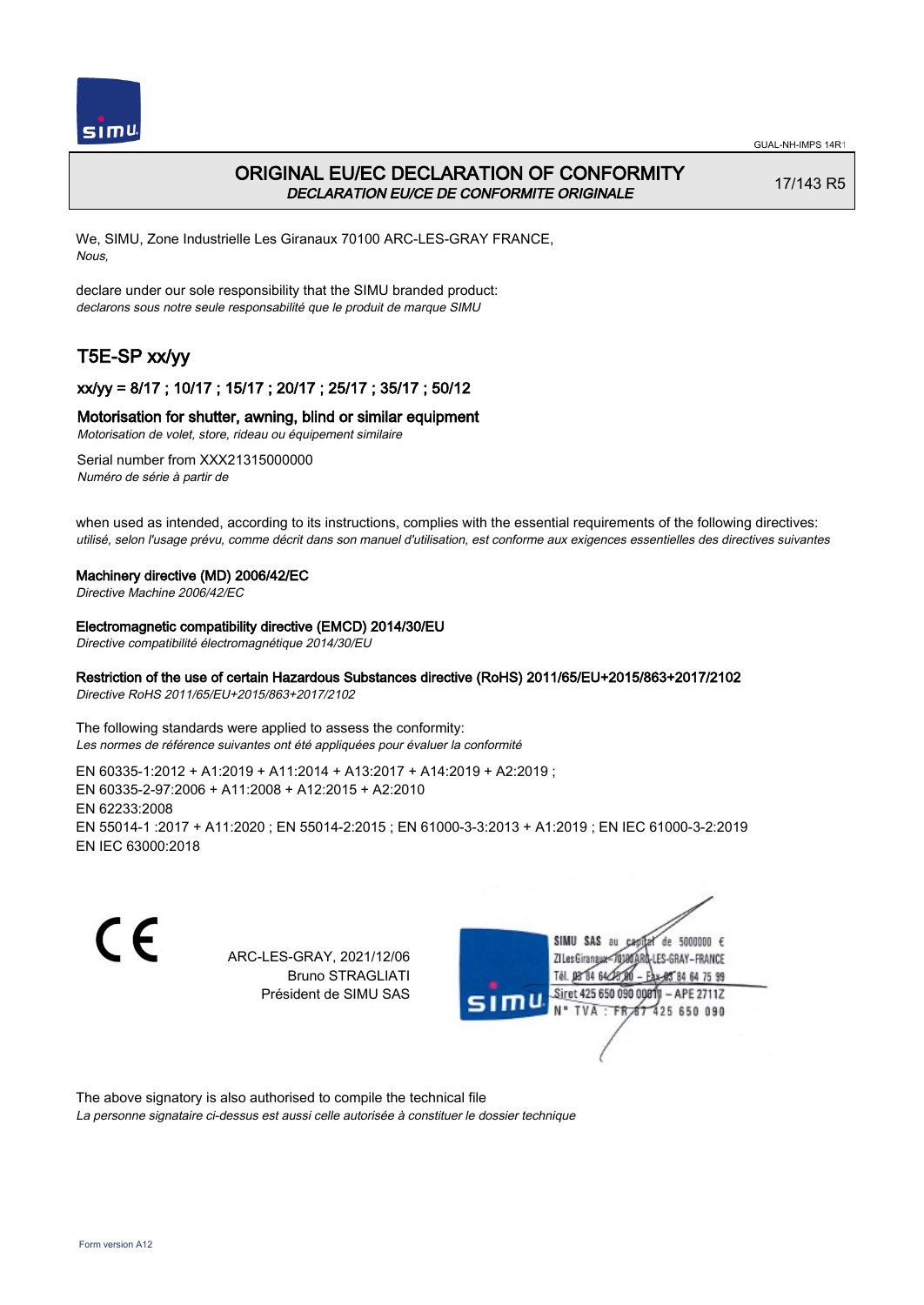

# ORIGINAL EU/EC DECLARATION OF CONFORMITY ORIGINAL EU/EG-KONFORMITÄTSERKLÄRUNG

17/143 R5

We, SIMU, Zone Industrielle Les Giranaux 70100 ARC-LES-GRAY FRANCE, Wir,

declare under our sole responsibility that the SIMU branded product: erklären unter unserer alleinigen Verantwortung, dass das mit der Marke SIMU versehene Produkt

# T5E-SP xx/yy

## xx/yy = 8/17 ; 10/17 ; 15/17 ; 20/17 ; 25/17 ; 35/17 ; 50/12

### Motorisation for shutter, awning, blind or similar equipment

Motorisierung für Abschlüsse or ähnliche Ausrüstung

Serial number from XXX21315000000 Seriennummer ab

when used as intended, according to its instructions, complies with the essential requirements of the following directives: den einschlägigen Bestimmungen der folgenden Richtlinien entspricht, wenn es nach den Anweisungen des Herstellers bestimmungsgemäß verwendet wird

### Machinery directive (MD) 2006/42/EC

Maschinenrichtlinie 2006/42/EC

### Electromagnetic compatibility directive (EMCD) 2014/30/EU

Richtlinie über die elektromagnetische Verträglichkeit 2014/30/EU

### Restriction of the use of certain Hazardous Substances directive (RoHS) 2011/65/EU+2015/863+2017/2102

RoHS-Richtlinie 2011/65/EU+2015/863+2017/2102

The following standards were applied to assess the conformity: Die Konformität wird durch die Einhaltung folgender Normen nachgewiesen

EN 60335‑1:2012 + A1:2019 + A11:2014 + A13:2017 + A14:2019 + A2:2019 ; EN 60335‑2‑97:2006 + A11:2008 + A12:2015 + A2:2010 EN 62233:2008 EN 55014‑1 :2017 + A11:2020 ; EN 55014‑2:2015 ; EN 61000‑3‑3:2013 + A1:2019 ; EN IEC 61000‑3‑2:2019 EN IEC 63000:2018

CE

ARC-LES-GRAY, 2021/12/06 Bruno STRAGLIATI Président de SIMU SAS



The above signatory is also authorised to compile the technical file

Die oben genannte Person ist auch bevollmächtigt, die relevanten technischen Unterlagen zusammenzustellen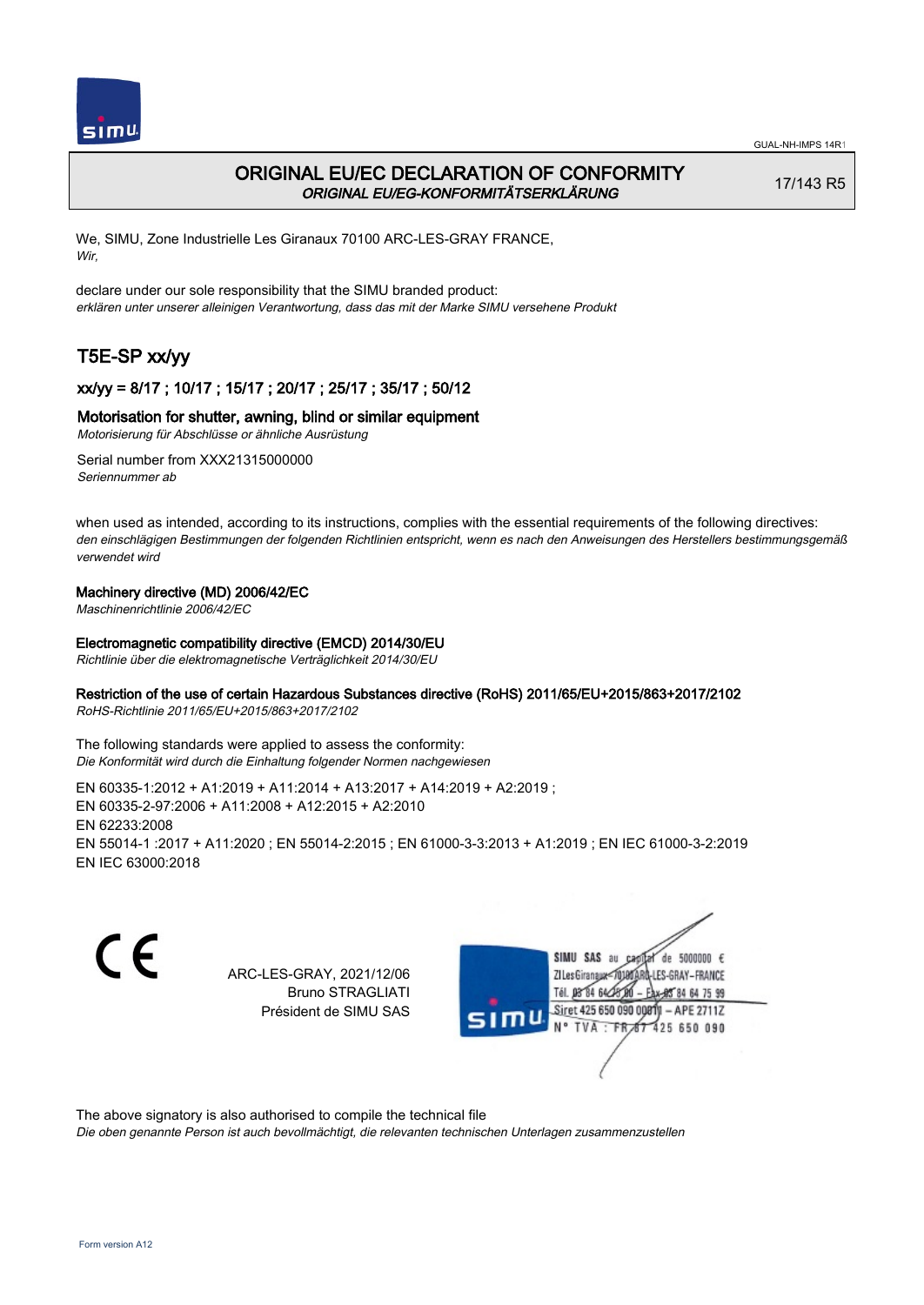



# ORIGINAL EU/EC DECLARATION OF CONFORMITY DECLARACIÓN UE/CE DE CONFORMIDAD ORIGINAL

17/143 R5

We, SIMU, Zone Industrielle Les Giranaux 70100 ARC-LES-GRAY FRANCE, Nosotros,

declare under our sole responsibility that the SIMU branded product: declaramos bajo nuestra única responsabilidad, que los productos de la marca SIMU

# T5E-SP xx/yy

## xx/yy = 8/17 ; 10/17 ; 15/17 ; 20/17 ; 25/17 ; 35/17 ; 50/12

### Motorisation for shutter, awning, blind or similar equipment

Motorización de persiana, toldo, cortina o equipos similares

Serial number from XXX21315000000 número de serie a partir de

when used as intended, according to its instructions, complies with the essential requirements of the following directives: cuando se utilizan según el uso previsto, de conformidad con sus instrucciones, cumplen con los requisitos esenciales de las siguientes directivas

### Machinery directive (MD) 2006/42/EC

Directiva "Máquinas" 2006/42/EC

### Electromagnetic compatibility directive (EMCD) 2014/30/EU

Directiva compatibilidad electromagnética 2014/30/EU

### Restriction of the use of certain Hazardous Substances directive (RoHS) 2011/65/EU+2015/863+2017/2102

Directiva RoHS 2011/65/EU+2015/863+2017/2102

The following standards were applied to assess the conformity: Las siguientes normas de referencia han sido aplicadas para evaluar la conformidad

EN 60335‑1:2012 + A1:2019 + A11:2014 + A13:2017 + A14:2019 + A2:2019 ; EN 60335‑2‑97:2006 + A11:2008 + A12:2015 + A2:2010 EN 62233:2008 EN 55014‑1 :2017 + A11:2020 ; EN 55014‑2:2015 ; EN 61000‑3‑3:2013 + A1:2019 ; EN IEC 61000‑3‑2:2019 EN IEC 63000:2018

CE

ARC-LES-GRAY, 2021/12/06 Bruno STRAGLIATI Président de SIMU SAS



The above signatory is also authorised to compile the technical file

el firmante, anteriormente mencionado tambien esta facultado para elaborar el expediente tecnico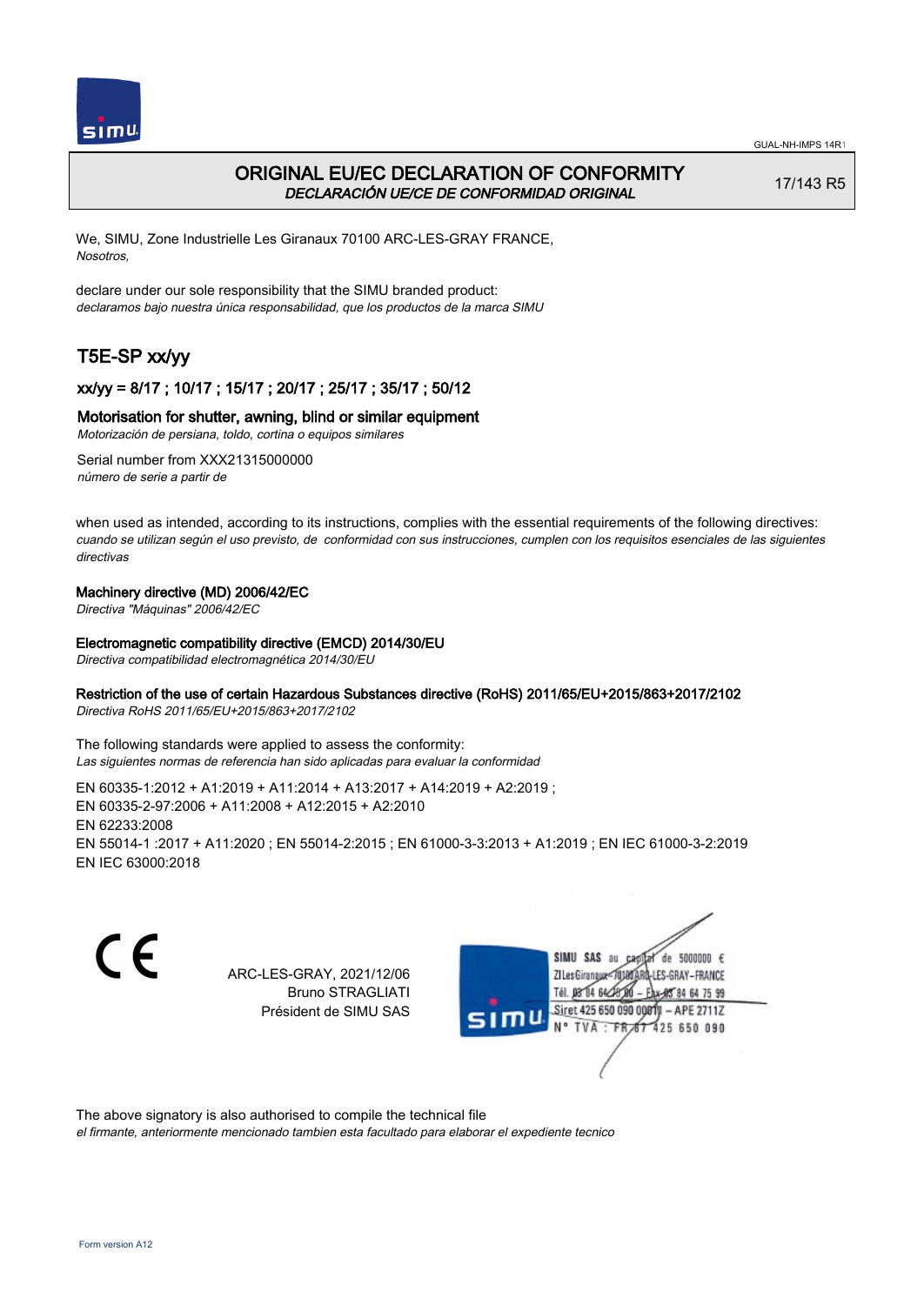

## ORIGINAL EU/EC DECLARATION OF CONFORMITY DICHIARAZIONE DI CONFORMITÀ UE/CE ORIGINALE

17/143 R5

We, SIMU, Zone Industrielle Les Giranaux 70100 ARC-LES-GRAY FRANCE, Noi,

declare under our sole responsibility that the SIMU branded product: dichiariamo sotto la nostra esclusiva responsabilità che l'appareccho di marca SIMU

# T5E-SP xx/yy

### xx/yy = 8/17 ; 10/17 ; 15/17 ; 20/17 ; 25/17 ; 35/17 ; 50/12

#### Motorisation for shutter, awning, blind or similar equipment

Motorizzazione di tapparella, persiana, tenda o apparecchiatura similare

Serial number from XXX21315000000 Numero di serie a partire da

when used as intended, according to its instructions, complies with the essential requirements of the following directives: se utilizzato secondo l'uso previsto, come descritto nel suo manuale d'istruzioni, è conforme ai requisiti essenziali delle seguenti Direttive

#### Machinery directive (MD) 2006/42/EC

Direttiva Macchine 2006/42/EC

#### Electromagnetic compatibility directive (EMCD) 2014/30/EU

Direttiva compatibilità elettromagnetica 2014/30/EU

### Restriction of the use of certain Hazardous Substances directive (RoHS) 2011/65/EU+2015/863+2017/2102

Direttiva RoHS 2011/65/EU+2015/863+2017/2102

The following standards were applied to assess the conformity: I seguenti standard di riferimento sono stati applicati per ottenere la conformità

EN 60335‑1:2012 + A1:2019 + A11:2014 + A13:2017 + A14:2019 + A2:2019 ; EN 60335‑2‑97:2006 + A11:2008 + A12:2015 + A2:2010 EN 62233:2008 EN 55014‑1 :2017 + A11:2020 ; EN 55014‑2:2015 ; EN 61000‑3‑3:2013 + A1:2019 ; EN IEC 61000‑3‑2:2019 EN IEC 63000:2018

C E ARC-LES-GRAY, 2021/12/06 Bruno STRAGLIATI Président de SIMU SAS



The above signatory is also authorised to compile the technical file Il firmatario è inoltre autorizzato a costituire il fascicolo tecnico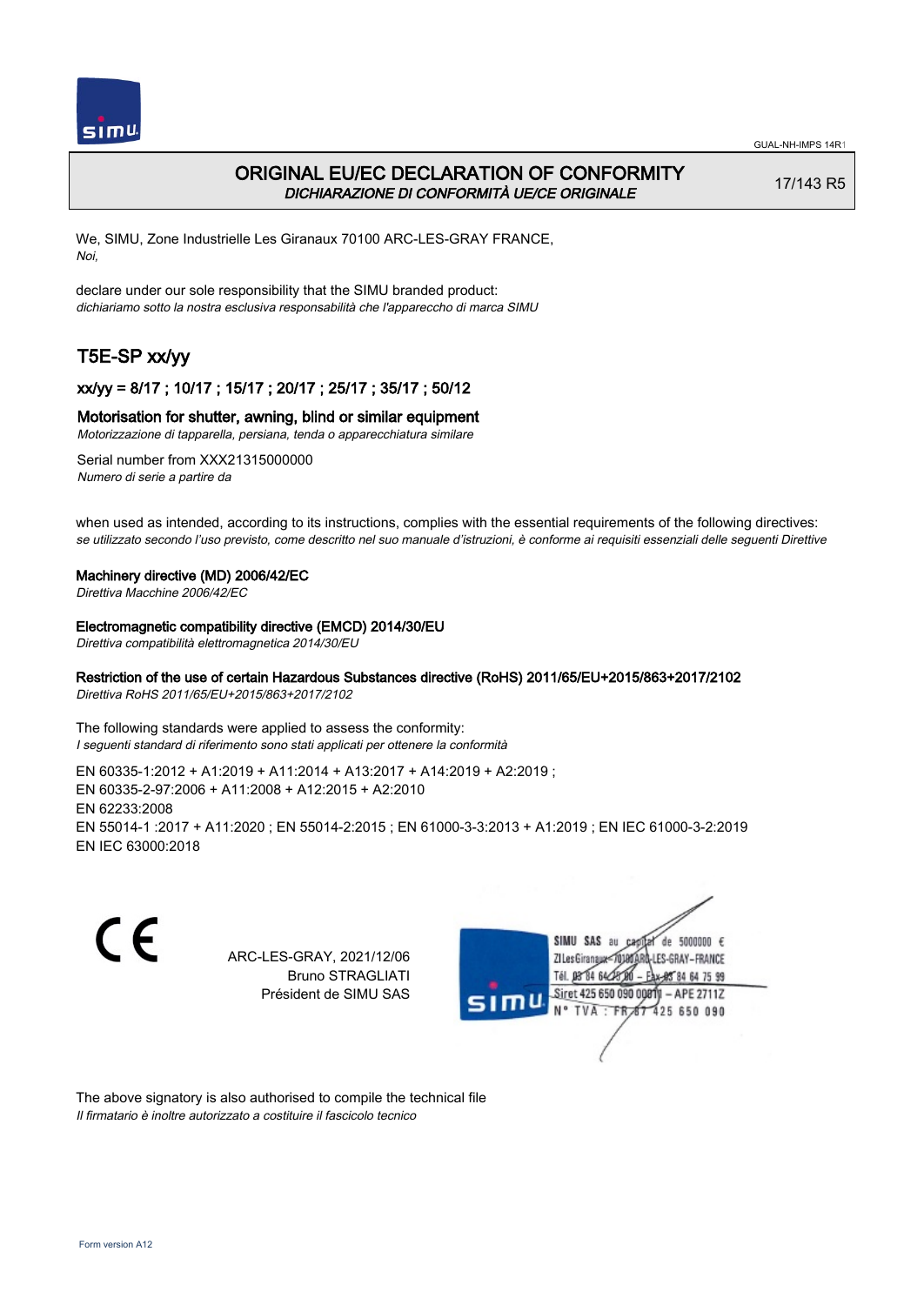

# ORIGINAL EU/EC DECLARATION OF CONFORMITY ОРИГИНАЛНА EU/EC ДЕКЛАРАЦИЯ ЗА СЪОТВЕТСТВИЕ

17/143 R5

We, SIMU, Zone Industrielle Les Giranaux 70100 ARC-LES-GRAY FRANCE, Ние,

declare under our sole responsibility that the SIMU branded product: декларираме на своя лична отговорност, че продукт с търговска марка SIMU

# T5E-SP xx/yy

### xx/yy = 8/17 ; 10/17 ; 15/17 ; 20/17 ; 25/17 ; 35/17 ; 50/12

### Motorisation for shutter, awning, blind or similar equipment

Моторизация за ролетни щори, сенници или други подобни засенчващи изделия

Serial number from XXX21315000000 сериен номер от

when used as intended, according to its instructions, complies with the essential requirements of the following directives: когато се използва съобразно предназначението си и в съответствие с инструкциите е в съответствие с основните изисквания на следните директиви

### Machinery directive (MD) 2006/42/EC

Машинна директива 2006/42/EC

### Electromagnetic compatibility directive (EMCD) 2014/30/EU

Директива за електромагнитна съвместимост 2014/30/EU

### Restriction of the use of certain Hazardous Substances directive (RoHS) 2011/65/EU+2015/863+2017/2102

RoHS Директива относно ограничението на употребата на определени опасни вещества в електрическото и електронното оборудване 2011/65/EU+2015/863+2017/2102

The following standards were applied to assess the conformity: Следните референтни стандарти са приложени за оценяване на съответствието

EN 60335‑1:2012 + A1:2019 + A11:2014 + A13:2017 + A14:2019 + A2:2019 ; EN 60335‑2‑97:2006 + A11:2008 + A12:2015 + A2:2010 EN 62233:2008 EN 55014‑1 :2017 + A11:2020 ; EN 55014‑2:2015 ; EN 61000‑3‑3:2013 + A1:2019 ; EN IEC 61000‑3‑2:2019 EN IEC 63000:2018

C E

ARC-LES-GRAY, 2021/12/06 Bruno STRAGLIATI Président de SIMU SAS

SIMU SAS au  $cardiz$  de 5000000  $\epsilon$ LES-GRAY-FRANCE ZI Les Giranaux</DJ80AF Tél. 08 84 64 28 85 84 64 75 99 Siret 425 650 090 008TV  $-$  APE 2711Z N° TVA : FRAT 425 650 090

The above signatory is also authorised to compile the technical file Гоеподписващия също е упълномощен да съставя техническо досие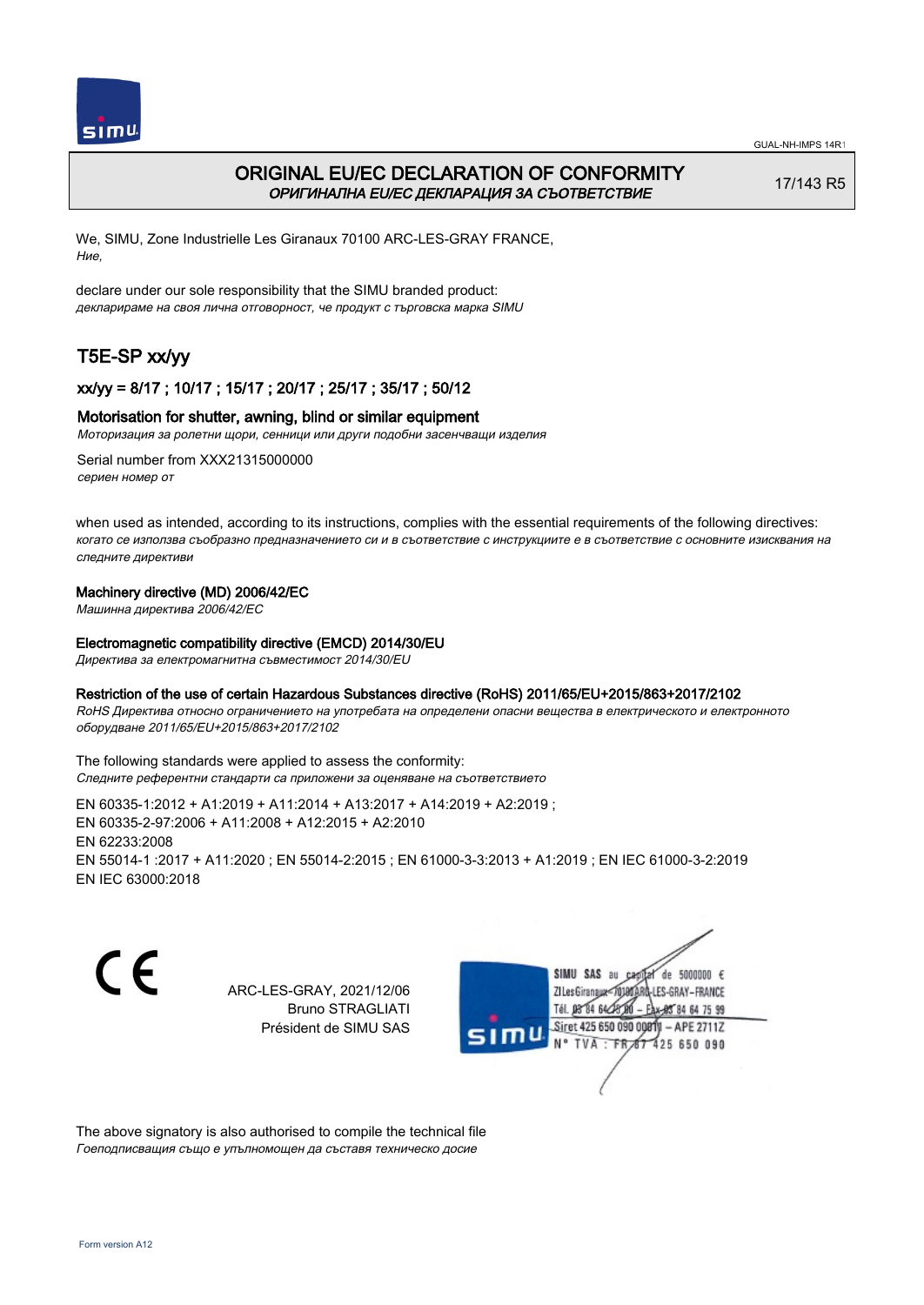

## ORIGINAL EU/EC DECLARATION OF CONFORMITY ORIGINÁLNÍ EU/ES PROHLÁŠENÍ O SHODĚ

17/143 R5

We, SIMU, Zone Industrielle Les Giranaux 70100 ARC-LES-GRAY FRANCE, My,

declare under our sole responsibility that the SIMU branded product: prohlašujeme na svou výlučnou odpovědnost, že výrobek značky SIMU

# T5E-SP xx/yy

## xx/yy = 8/17 ; 10/17 ; 15/17 ; 20/17 ; 25/17 ; 35/17 ; 50/12

### Motorisation for shutter, awning, blind or similar equipment

Pohon pro rolety, markýzy, clony nebo podobná zařízení

Serial number from XXX21315000000 Sériové číslo od

when used as intended, according to its instructions, complies with the essential requirements of the following directives: pokud je používán v souladu s účelem použití a s návodem, splňuje základní požadavky těchto směrnic

#### Machinery directive (MD) 2006/42/EC

Směrnice o strojních zařízeních 2006/42/EC

#### Electromagnetic compatibility directive (EMCD) 2014/30/EU

Směrnice o elektromagnetické kompatibilitě 2014/30/EU

#### Restriction of the use of certain Hazardous Substances directive (RoHS) 2011/65/EU+2015/863+2017/2102

Směrnice o omezení používání některých nebezpečných látek v elektrických a elektronických zařízeních 2011/65/EU+2015/863+2017/2102

The following standards were applied to assess the conformity: Pro posouzení shody byly použity následující normy

EN 60335‑1:2012 + A1:2019 + A11:2014 + A13:2017 + A14:2019 + A2:2019 ; EN 60335‑2‑97:2006 + A11:2008 + A12:2015 + A2:2010 EN 62233:2008 EN 55014‑1 :2017 + A11:2020 ; EN 55014‑2:2015 ; EN 61000‑3‑3:2013 + A1:2019 ; EN IEC 61000‑3‑2:2019 EN IEC 63000:2018

C E

ARC-LES-GRAY, 2021/12/06 Bruno STRAGLIATI Président de SIMU SAS



The above signatory is also authorised to compile the technical file Výše uvedená osoba je také osoba pověřená sestavením technické dokumentace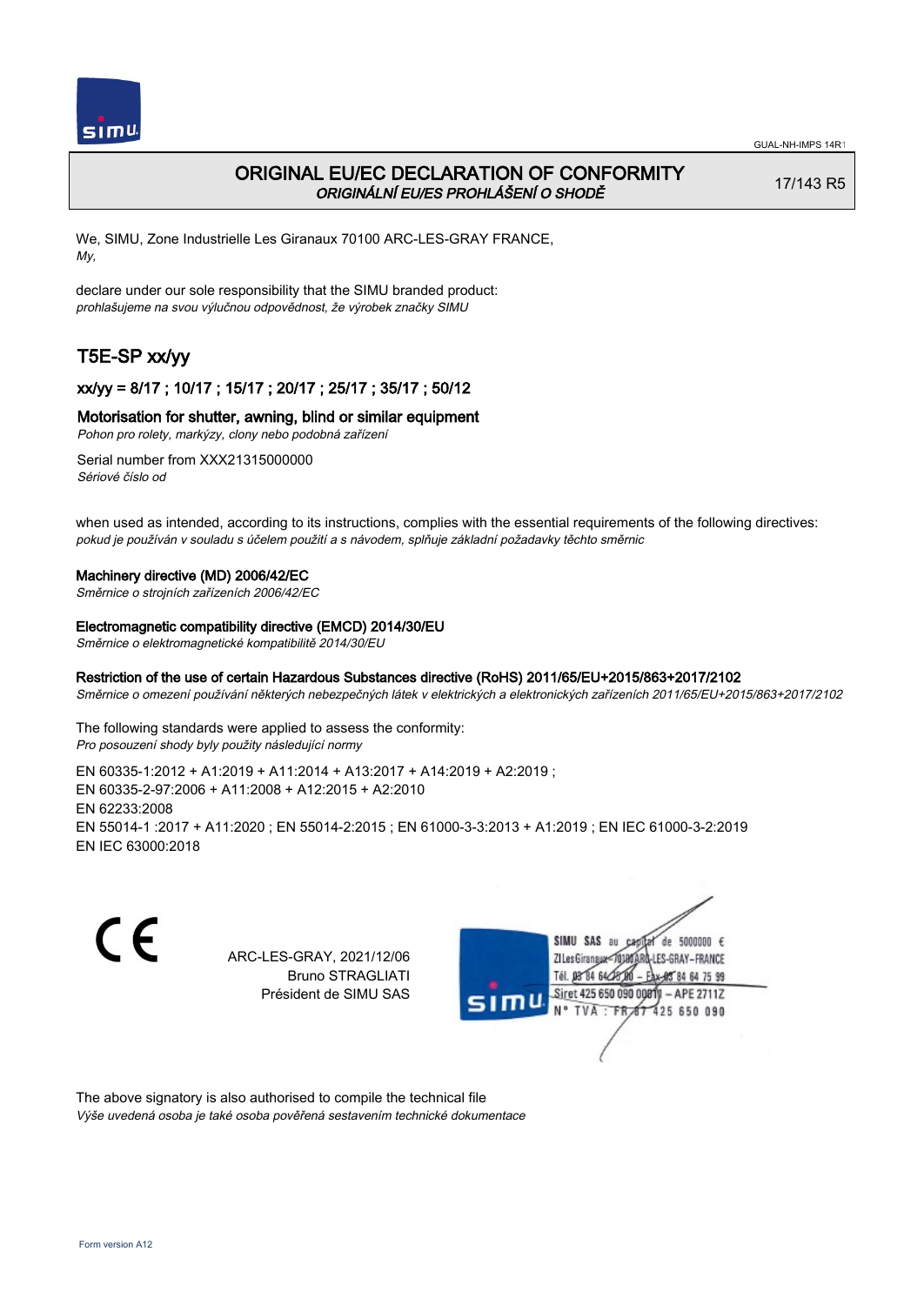

## ORIGINAL EU/EC DECLARATION OF CONFORMITY ORIGINAL EU/EF-OVERENSSTEMMELSESERKLÆRING

17/143 R5

We, SIMU, Zone Industrielle Les Giranaux 70100 ARC-LES-GRAY FRANCE, Vi,

declare under our sole responsibility that the SIMU branded product: erklærer som eneansvarlige, at SIMU mærkede produkter

# T5E-SP xx/yy

### xx/yy = 8/17 ; 10/17 ; 15/17 ; 20/17 ; 25/17 ; 35/17 ; 50/12

### Motorisation for shutter, awning, blind or similar equipment

Motorisering af gitre, markiser, persienner eller lign. udstyr

Serial number from XXX21315000000 serienummer fra

when used as intended, according to its instructions, complies with the essential requirements of the following directives: når det anvendes efter hensigten, efter dennes instrukser, overholder kravene i følgende direktiver

#### Machinery directive (MD) 2006/42/EC

Maskindirektivet 2006/42/EC

#### Electromagnetic compatibility directive (EMCD) 2014/30/EU

Elektromagnetisk kompatibilitet direktiv 2014/30/EU

### Restriction of the use of certain Hazardous Substances directive (RoHS) 2011/65/EU+2015/863+2017/2102

RoHS direktiv 2011/65/EU+2015/863+2017/2102

The following standards were applied to assess the conformity: Referencestandarderne der følger blev anvendt til at vurdere overholdelsen

EN 60335‑1:2012 + A1:2019 + A11:2014 + A13:2017 + A14:2019 + A2:2019 ; EN 60335‑2‑97:2006 + A11:2008 + A12:2015 + A2:2010 EN 62233:2008 EN 55014‑1 :2017 + A11:2020 ; EN 55014‑2:2015 ; EN 61000‑3‑3:2013 + A1:2019 ; EN IEC 61000‑3‑2:2019 EN IEC 63000:2018

C E de 5000000  $\epsilon$ SIMU SAS au ARC-LES-GRAY, 2021/12/06 71 les Giranaux</nux LES-GRAY-FRANCE Bruno STRAGLIATI Tél. 08 84 64 2 64 75 99 Président de SIMU SAS Siret 425 650 090 0081  $-$  APE 2711Z TVA: FR<sub>4</sub>57 425 650 090

The above signatory is also authorised to compile the technical file Personen nævnt ovenfor er også godkendt til at udarbejde det tekniske dossier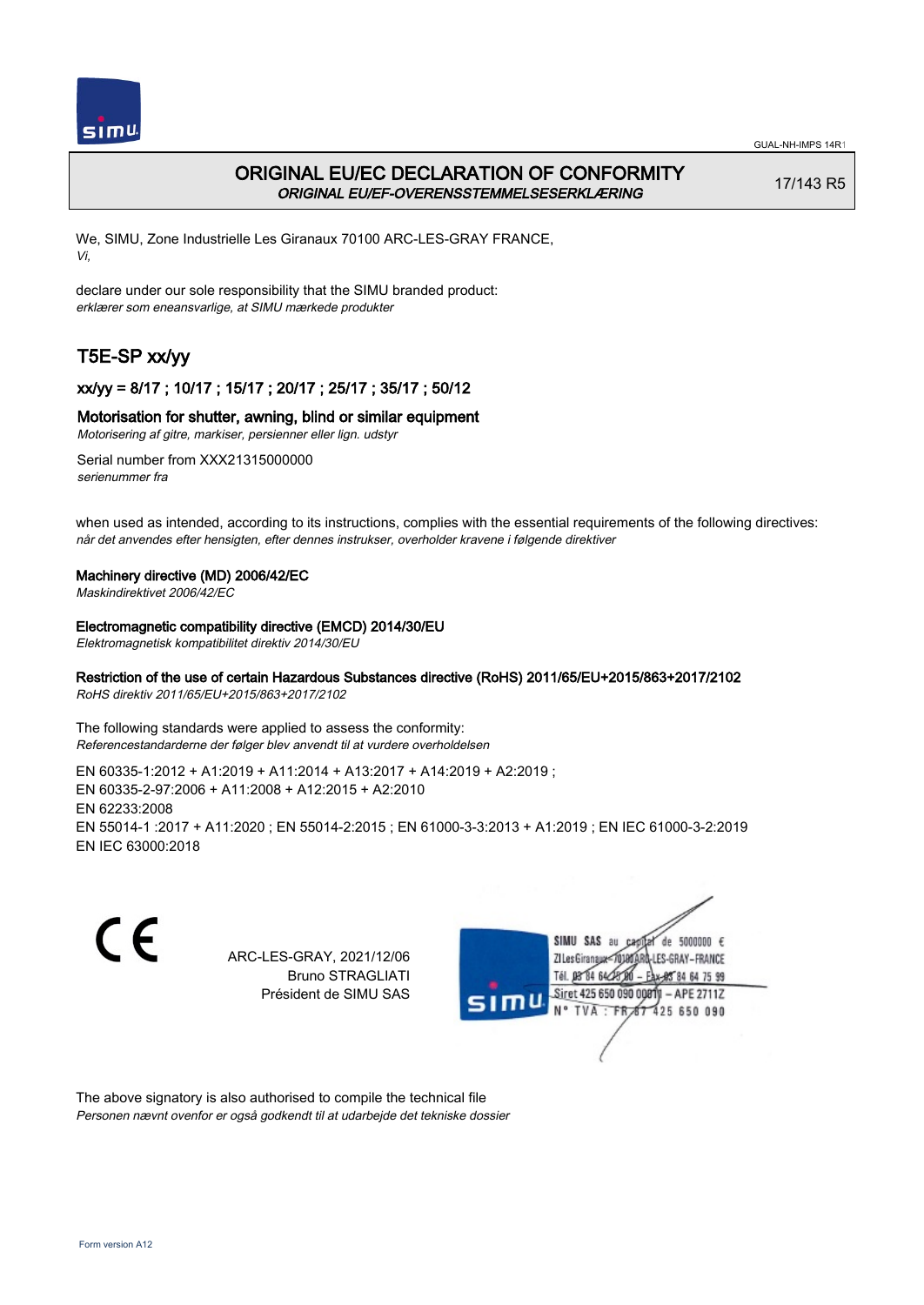

## ORIGINAL EU/EC DECLARATION OF CONFORMITY EL/EK VASTAVUSDEKLARATSIOON

17/143 R5

We, SIMU, Zone Industrielle Les Giranaux 70100 ARC-LES-GRAY FRANCE, Meie,

declare under our sole responsibility that the SIMU branded product: kinnitame kogu vastutusega, et SIMU kaubamärgiga tooted

# T5E-SP xx/yy

### xx/yy = 8/17 ; 10/17 ; 15/17 ; 20/17 ; 25/17 ; 35/17 ; 50/12

### Motorisation for shutter, awning, blind or similar equipment

Aknaluukide, varikatuste, aknakardinate või sarnaste seadmete motoriseerimine

Serial number from XXX21315000000 Seerianumber alates

when used as intended, according to its instructions, complies with the essential requirements of the following directives: kui kasutatakse eesmärgipäraselt ja juhiste kohaselt, vastavad käesoleva direktiivi põhinõuetele

### Machinery directive (MD) 2006/42/EC

Masinate direktiiv 2006/42/EC

#### Electromagnetic compatibility directive (EMCD) 2014/30/EU

Elektromagnetilise ühilduvuse direktiiv 2014/30/EU

### Restriction of the use of certain Hazardous Substances directive (RoHS) 2011/65/EU+2015/863+2017/2102

RoHs direktiiv ohtlike ainete kasutamise piirangute kohta elektri- ja elektroonikaseadmetes 2011/65/EU+2015/863+2017/2102

The following standards were applied to assess the conformity: Vastavusdeklaratsiooni hindamiseks kasutatakse järgmisi standardeid

EN 60335‑1:2012 + A1:2019 + A11:2014 + A13:2017 + A14:2019 + A2:2019 ; EN 60335‑2‑97:2006 + A11:2008 + A12:2015 + A2:2010 EN 62233:2008 EN 55014‑1 :2017 + A11:2020 ; EN 55014‑2:2015 ; EN 61000‑3‑3:2013 + A1:2019 ; EN IEC 61000‑3‑2:2019 EN IEC 63000:2018

C E

ARC-LES-GRAY, 2021/12/06 Bruno STRAGLIATI Président de SIMU SAS



The above signatory is also authorised to compile the technical file Eelpool nimetatud isik on volitatud koostama tehnilist dokumentatsiooni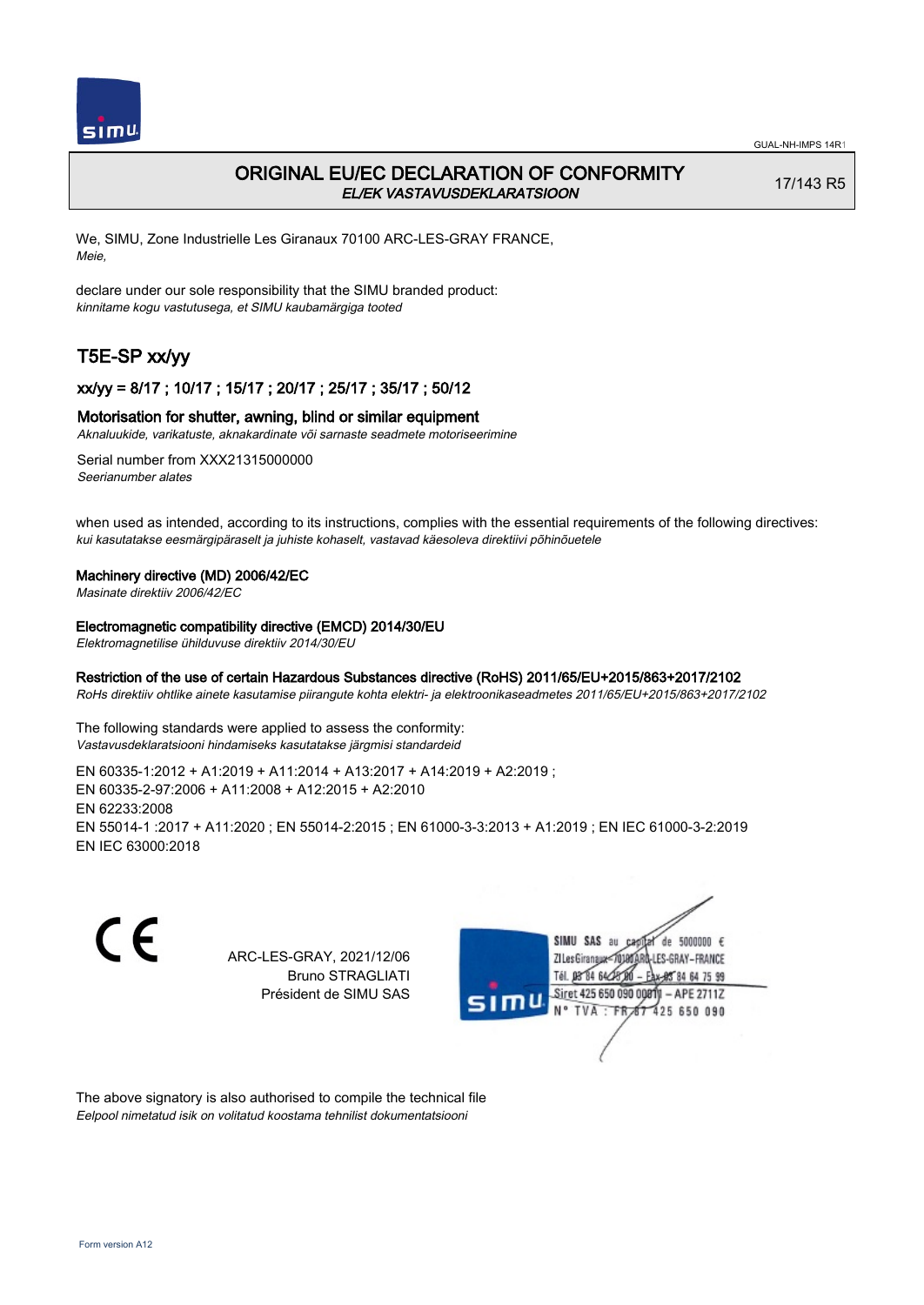

# ORIGINAL EU/EC DECLARATION OF CONFORMITY ALKUPERÄISET EU/EY-VAATIMUSTENMUKAISUUSVAKUUTUS

17/143 R5

We, SIMU, Zone Industrielle Les Giranaux 70100 ARC-LES-GRAY FRANCE, Me,

declare under our sole responsibility that the SIMU branded product: vakuutamme omalla vastuullamme, että SIMU merkkituote

# T5E-SP xx/yy

## xx/yy = 8/17 ; 10/17 ; 15/17 ; 20/17 ; 25/17 ; 35/17 ; 50/12

### Motorisation for shutter, awning, blind or similar equipment

Sälerullainten, markiisien, kaihtimien tai vastaavien motorisointi

Serial number from XXX21315000000 sarianumerot

when used as intended, according to its instructions, complies with the essential requirements of the following directives: kun käytettynä oikein ja sen ohjeiden mukaan, noudattaa seuraavien direktiivien olennaisia vaatimuksia

### Machinery directive (MD) 2006/42/EC

Konedirektiivin 2006/42/EC

### Electromagnetic compatibility directive (EMCD) 2014/30/EU

Sähkömagneettinen yhteensopivuus direktiivin 2014/30/EU

## Restriction of the use of certain Hazardous Substances directive (RoHS) 2011/65/EU+2015/863+2017/2102

RoHS direktiivin 2011/65/EU+2015/863+2017/2102

The following standards were applied to assess the conformity: Seuraavia viitestandardeja sovellettiin vaatimustenmukaisuusvakuutusta arvioitaessa

EN 60335‑1:2012 + A1:2019 + A11:2014 + A13:2017 + A14:2019 + A2:2019 ; EN 60335‑2‑97:2006 + A11:2008 + A12:2015 + A2:2010 EN 62233:2008 EN 55014‑1 :2017 + A11:2020 ; EN 55014‑2:2015 ; EN 61000‑3‑3:2013 + A1:2019 ; EN IEC 61000‑3‑2:2019 EN IEC 63000:2018

C E SIMU SAS au  $de$  5000000  $f$ ARC-LES-GRAY, 2021/12/06 71 Les Giranaux 1018 LES-GRAY-FRANCE Bruno STRAGLIATI Tél. **DR R4 64/2** 64 75 99 Président de SIMU SAS Siret 425 650 090 0081  $-$  APE 2711Z TVA: FR 425 650 090

The above signatory is also authorised to compile the technical file Yllä allekirjoittaja on myös valtuutettu kokoamaan teknisten tiedostojen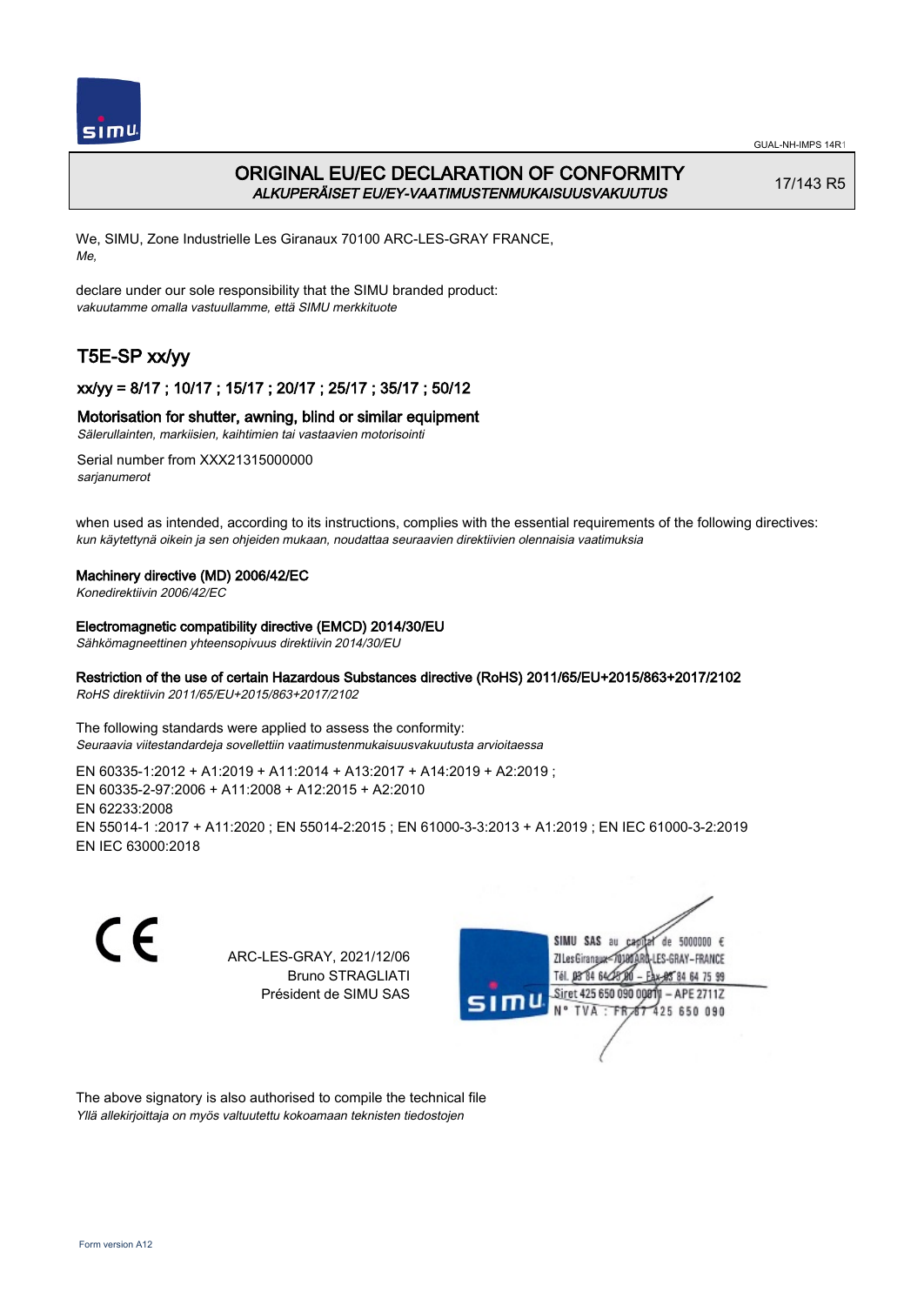

# ORIGINAL EU/EC DECLARATION OF CONFORMITY ΠΡΩΤΟΤΥΠΟ ΔΗΛΩΣΗ ΣΥΜΜΟΡΦΩΣΗΣ ΕΕ/EK

17/143 R5

We, SIMU, Zone Industrielle Les Giranaux 70100 ARC-LES-GRAY FRANCE, εμείς,

declare under our sole responsibility that the SIMU branded product: Δηλώνουμε αναλαμβάνοντας την αποκλειστική ευθύνη ότι το επώνυμο προϊόν SIMU

# T5E-SP xx/yy

## xx/yy = 8/17 ; 10/17 ; 15/17 ; 20/17 ; 25/17 ; 35/17 ; 50/12

### Motorisation for shutter, awning, blind or similar equipment

Μηχανοκίνηση για ρολα,τέντες,στόρια ή παρόμοιο εξοπλισμό

Serial number from XXX21315000000 σειριακό αριθμό από

when used as intended, according to its instructions, complies with the essential requirements of the following directives: όταν χρησιμοποιείται όπως έχει προβλεφθεί, σύμφωνα με τις οδηγίες του, συμφωνεί με τις βασικές απαιτήσεις των ακόλουθων οδηγιών

#### Machinery directive (MD) 2006/42/EC

Οδηγία περι μηχανικού εξοπλισμού 2006/42/EC

#### Electromagnetic compatibility directive (EMCD) 2014/30/EU

Οδηγία ηλεκτρομαγνητικής συμβατότητας 2014/30/EU

### Restriction of the use of certain Hazardous Substances directive (RoHS) 2011/65/EU+2015/863+2017/2102

Οδηγίας RoHS 2011/65/EU+2015/863+2017/2102

The following standards were applied to assess the conformity: Τα πρότυπα αναφοράς που ακολουθούν εφαρμόστηκαν με σκοπό την αξιολόγηση της συμμόρφωσης

EN 60335‑1:2012 + A1:2019 + A11:2014 + A13:2017 + A14:2019 + A2:2019 ; EN 60335‑2‑97:2006 + A11:2008 + A12:2015 + A2:2010 EN 62233:2008 EN 55014‑1 :2017 + A11:2020 ; EN 55014‑2:2015 ; EN 61000‑3‑3:2013 + A1:2019 ; EN IEC 61000‑3‑2:2019 EN IEC 63000:2018

C E SIMU SAS au de 5000000  $\epsilon$ ARC-LES-GRAY, 2021/12/06 ZI Les Giranaux</D180 LES-GRAY-FRANCE Bruno STRAGLIATI Tél. 08 84 64 28 64 75 99 Président de SIMU SAS Siret 425 650 090 0081  $-$  APE 2711Z TVA: FR  $\frac{1}{101}$  425 650 090

The above signatory is also authorised to compile the technical file

Το πρόσωπο που αναφέρεται παραπάνω είναι επίσης εξουσιοδοτημένο να καταρτίσει τον τεχνικό φάκελο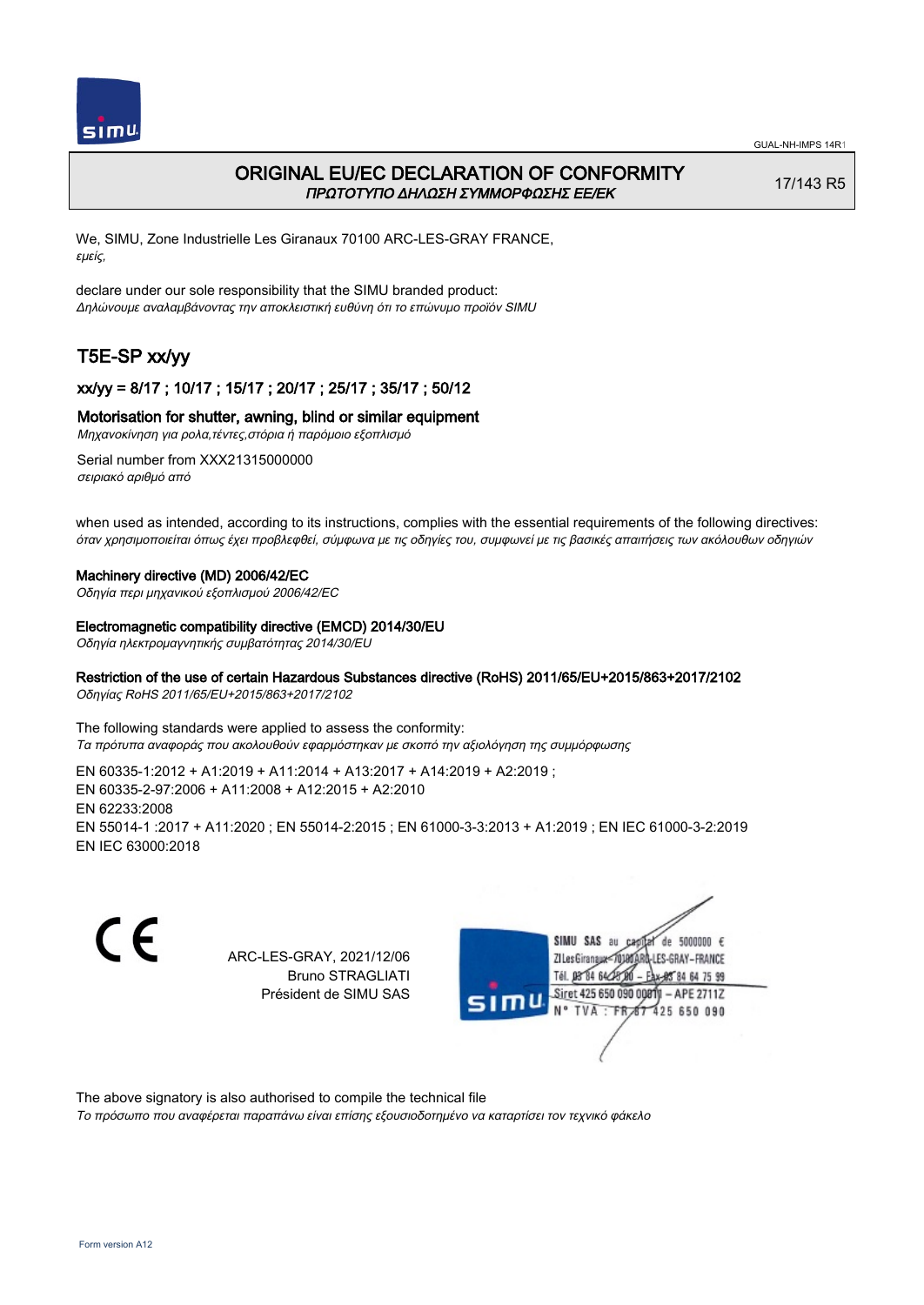

# ORIGINAL EU/EC DECLARATION OF CONFORMITY ORGINALNA EU/EC DEKLARACIJA O USKLAĐENOSTI

17/143 R5

We, SIMU, Zone Industrielle Les Giranaux 70100 ARC-LES-GRAY FRANCE, Mi,

declare under our sole responsibility that the SIMU branded product: izjavljujemo pod punom odgovornošču da je proizvod marke SIMU

# T5E-SP xx/yy

## xx/yy = 8/17 ; 10/17 ; 15/17 ; 20/17 ; 25/17 ; 35/17 ; 50/12

### Motorisation for shutter, awning, blind or similar equipment

Motorizacija za rolete,tende,sjenila ili slične opreme

Serial number from XXX21315000000 Serijski broj iz

when used as intended, according to its instructions, complies with the essential requirements of the following directives: ako se upotrebljava prema namjeni, prema važećim uputama, usklađen sa prijeko potrebnim zahtijevima slijedećih direktiva

### Machinery directive (MD) 2006/42/EC

Direktiva o strojevima 2006/42/EC

Electromagnetic compatibility directive (EMCD) 2014/30/EU

Direktiva o elektromagnetskoj usklađenosti 2014/30/EU

## Restriction of the use of certain Hazardous Substances directive (RoHS) 2011/65/EU+2015/863+2017/2102

Direktiva RoHS 2011/65/EU+2015/863+2017/2102

The following standards were applied to assess the conformity: Slijedeće reference standarda se primjenjuju da se odredi usklađenost

EN 60335‑1:2012 + A1:2019 + A11:2014 + A13:2017 + A14:2019 + A2:2019 ; EN 60335‑2‑97:2006 + A11:2008 + A12:2015 + A2:2010 EN 62233:2008 EN 55014‑1 :2017 + A11:2020 ; EN 55014‑2:2015 ; EN 61000‑3‑3:2013 + A1:2019 ; EN IEC 61000‑3‑2:2019 EN IEC 63000:2018

C E SIMU SAS au ARC-LES-GRAY, 2021/12/06 71 les Giranaux</nux Bruno STRAGLIATI Tél. 08 R4 64 2 Président de SIMU SAS TVA: FR<sub>4</sub>57



The above signatory is also authorised to compile the technical file Gore navedeni potpisnik također je ovlašten za sastavljanje tehničkog dokumenta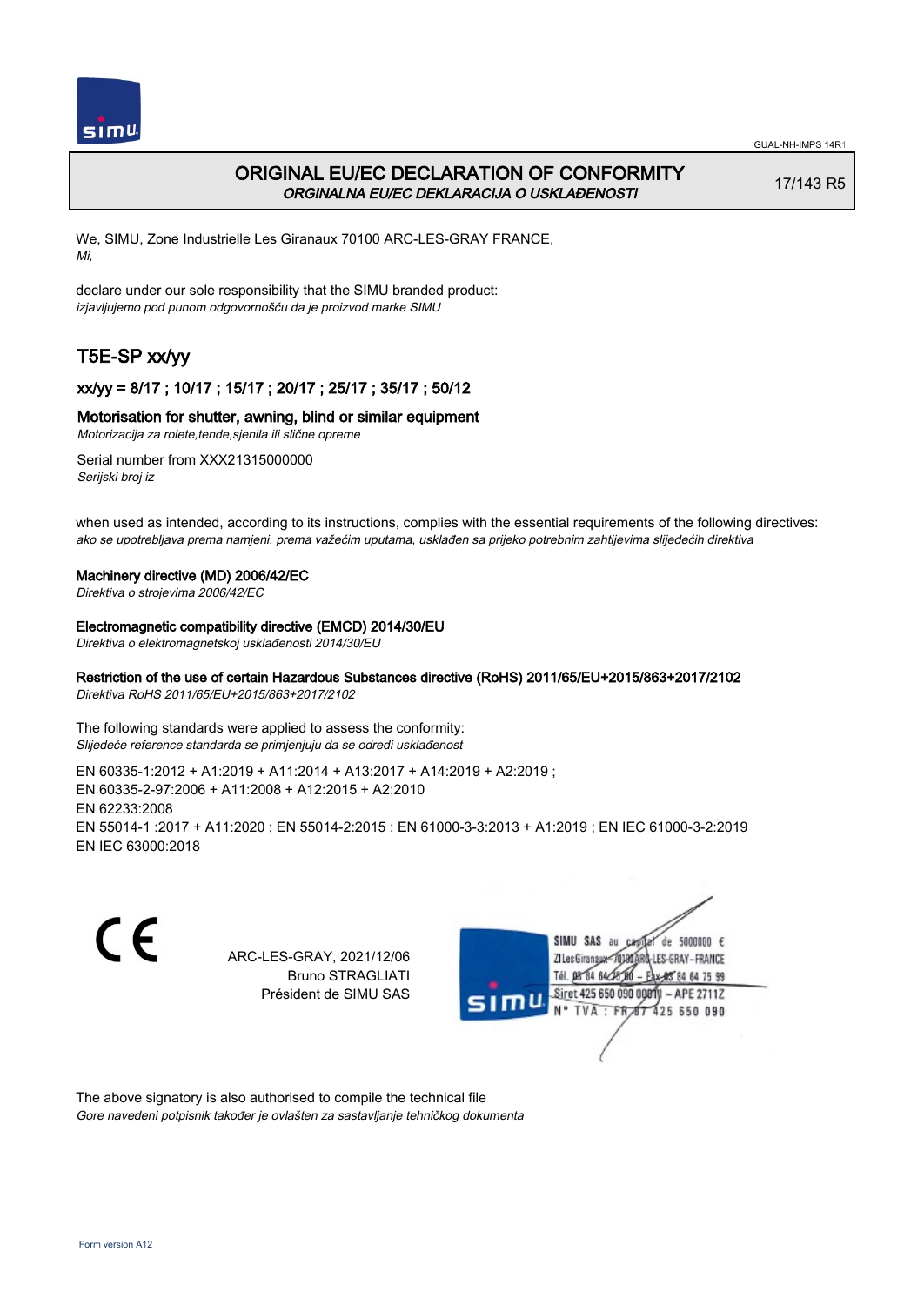

## ORIGINAL EU/EC DECLARATION OF CONFORMITY Eredeti EU/CE Megfelelőségi Nyilatkozat

17/143 R5

We, SIMU, Zone Industrielle Les Giranaux 70100 ARC-LES-GRAY FRANCE, Alulírott,

declare under our sole responsibility that the SIMU branded product: felelősségünk teljes tudatában kijelentjük, hogy a szóban forgó SIMU termék

# T5E-SP xx/yy

## xx/yy = 8/17 ; 10/17 ; 15/17 ; 20/17 ; 25/17 ; 35/17 ; 50/12

### Motorisation for shutter, awning, blind or similar equipment

Redőny, napellenző vagy hasonlószerkezetek motorizálása

Serial number from XXX21315000000 Sorozatszámtól

when used as intended, according to its instructions, complies with the essential requirements of the following directives: megfelel, az alábbi irányelvekben megfogalmazott alapvető követelményeknek

### Machinery directive (MD) 2006/42/EC

Gépekre vonatkozó irányelv 2006/42/EC

#### Electromagnetic compatibility directive (EMCD) 2014/30/EU

Elektromágneses megfelelőségi irányelv 2014/30/EU

### Restriction of the use of certain Hazardous Substances directive (RoHS) 2011/65/EU+2015/863+2017/2102

RoHS irányelv 2011/65/EU+2015/863+2017/2102

The following standards were applied to assess the conformity: A megfelelőség biztosításának érdekében az alábbi szabványok kerültek alkalmazásra

EN 60335‑1:2012 + A1:2019 + A11:2014 + A13:2017 + A14:2019 + A2:2019 ; EN 60335‑2‑97:2006 + A11:2008 + A12:2015 + A2:2010 EN 62233:2008 EN 55014‑1 :2017 + A11:2020 ; EN 55014‑2:2015 ; EN 61000‑3‑3:2013 + A1:2019 ; EN IEC 61000‑3‑2:2019 EN IEC 63000:2018

C E de 5000000  $\epsilon$ SIMU SAS au ARC-LES-GRAY, 2021/12/06 71 les Giranaux</nux LES-GRAY-FRANCE Bruno STRAGLIATI Tél. **DR R4 64-25** 64 75 99 Président de SIMU SAS Siret 425 650 090 0081  $-$  APE 2711Z TVA: FR 425 650 090

The above signatory is also authorised to compile the technical file A fent említett aláíró is jogosult a műszaki dokumentáció összeállítására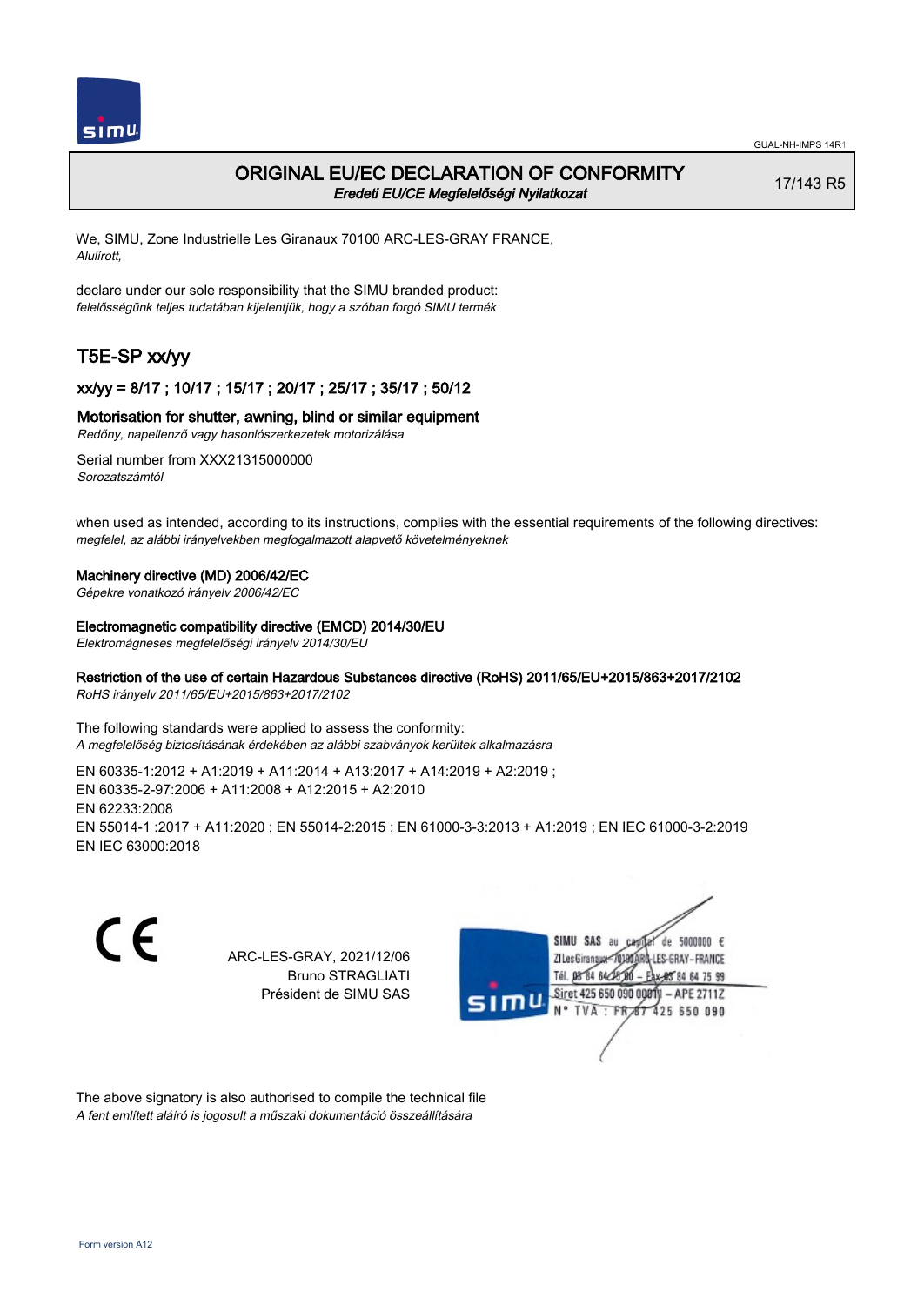

## ORIGINAL EU/EC DECLARATION OF CONFORMITY ORIGINALI ES/EB ATITIKTIES DEKLARACIJA

17/143 R5

We, SIMU, Zone Industrielle Les Giranaux 70100 ARC-LES-GRAY FRANCE, Mes,

declare under our sole responsibility that the SIMU branded product: atsakingai deklaruojame, kad SIMU kompanijos produktas

# T5E-SP xx/yy

### xx/yy = 8/17 ; 10/17 ; 15/17 ; 20/17 ; 25/17 ; 35/17 ; 50/12

### Motorisation for shutter, awning, blind or similar equipment

Apsauginių žaliuzių, markizių, ritininių užuolaidų ir panašių gaminių automatizavimas

Serial number from XXX21315000000 Serijos numeris nuo

when used as intended, according to its instructions, complies with the essential requirements of the following directives: naudojamas pagal paskirtį, pagal gamintojo instrukcijas, atitinka esminius šių Direktyvų reikalavimus

### Machinery directive (MD) 2006/42/EC

Mašinų direktyva 2006/42/EC

Electromagnetic compatibility directive (EMCD) 2014/30/EU

Elektromagnetinio suderinamumo direktyva 2014/30/EU

## Restriction of the use of certain Hazardous Substances directive (RoHS) 2011/65/EU+2015/863+2017/2102

PMNA (RoHS) direktyva 2011/65/EU+2015/863+2017/2102

The following standards were applied to assess the conformity: Įverinti deklaruojamą atitiktį buvo taikomi toliau nurodyti standartai

EN 60335‑1:2012 + A1:2019 + A11:2014 + A13:2017 + A14:2019 + A2:2019 ; EN 60335‑2‑97:2006 + A11:2008 + A12:2015 + A2:2010 EN 62233:2008 EN 55014‑1 :2017 + A11:2020 ; EN 55014‑2:2015 ; EN 61000‑3‑3:2013 + A1:2019 ; EN IEC 61000‑3‑2:2019 EN IEC 63000:2018

C E ARC-LES-GRAY, 2021/12/06 Bruno STRAGLIATI Président de SIMU SAS



The above signatory is also authorised to compile the technical file Asmuo, pasirašęs šią deklaraciją, taip pat turi įgaliojimą sudaryti techninę bylą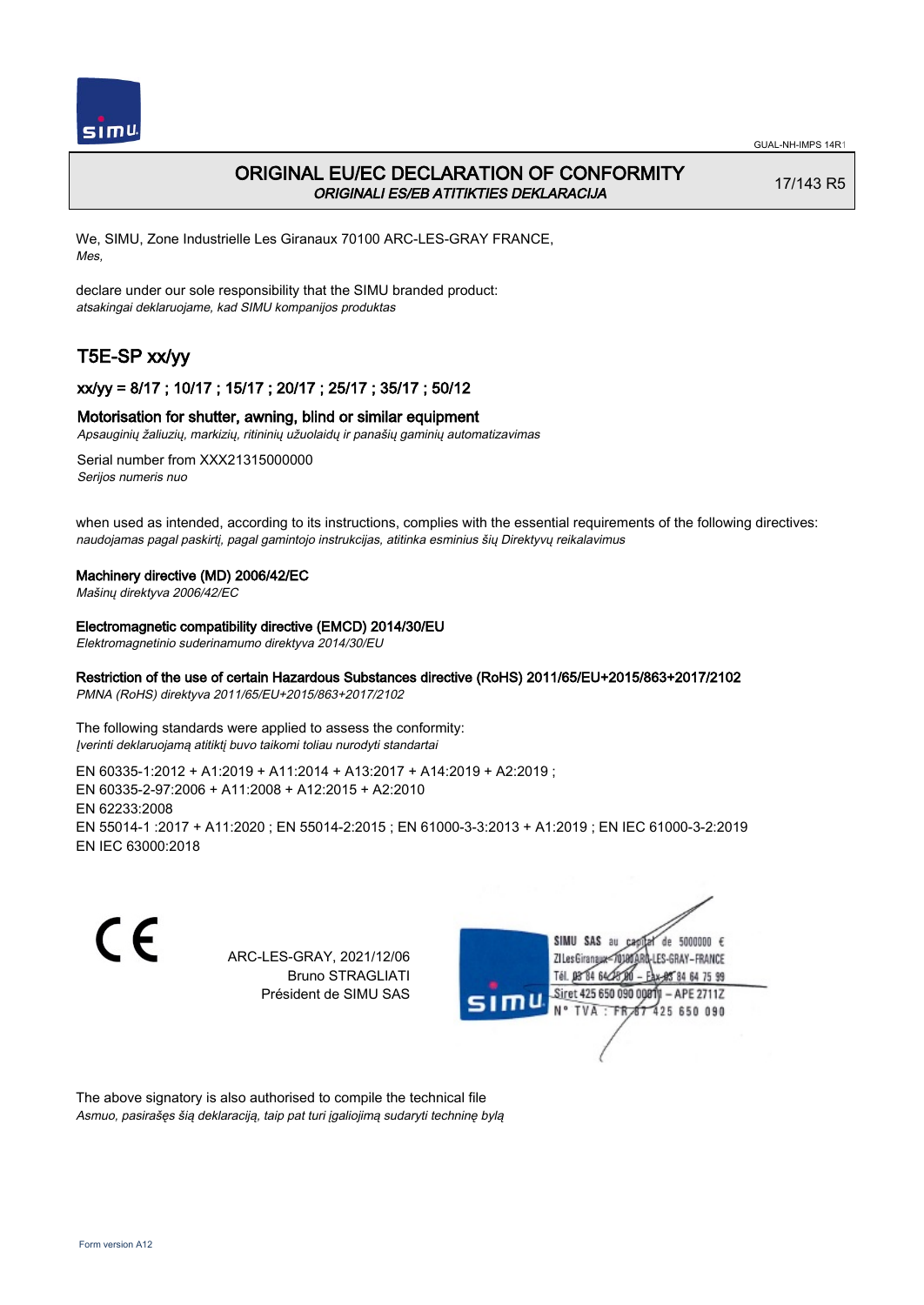

## ORIGINAL EU/EC DECLARATION OF CONFORMITY ES/EK ATBILSTĪBAS DEKLARĀCIJA

17/143 R5

We, SIMU, Zone Industrielle Les Giranaux 70100 ARC-LES-GRAY FRANCE, Mēs,

declare under our sole responsibility that the SIMU branded product: ar pilnu atbildību, apliecinām, ka SIMU zīmola produkti,

# T5E-SP xx/yy

### xx/yy = 8/17 ; 10/17 ; 15/17 ; 20/17 ; 25/17 ; 35/17 ; 50/12

### Motorisation for shutter, awning, blind or similar equipment

Aizsargžalūziju, žalūziju, markīžu, aizkaru un līdzīgu gala produktu motorizēšana

Serial number from XXX21315000000 sērijas numurs no

when used as intended, according to its instructions, complies with the essential requirements of the following directives: ja tie tiek lietoti saskaņā ar norādījumiem, atbilst šo direktīvu pamatprasībām

### Machinery directive (MD) 2006/42/EC

Mašīnu Direktīva 2006/42/EC

Electromagnetic compatibility directive (EMCD) 2014/30/EU

Elektromagnētiskās Savietojamības Direktīva 2014/30/EU

### Restriction of the use of certain Hazardous Substances directive (RoHS) 2011/65/EU+2015/863+2017/2102

RoHs Direktīva par dažādu bīstamu vielu izmantošanas ierobežošanu elektriskās un elektroniskās iekārtās 2011/65/EU+2015/863+2017/2102

The following standards were applied to assess the conformity: Atbilstības deklarācijas novērtēšanai tiek pielietoti sekojoši standarti

EN 60335‑1:2012 + A1:2019 + A11:2014 + A13:2017 + A14:2019 + A2:2019 ; EN 60335‑2‑97:2006 + A11:2008 + A12:2015 + A2:2010 EN 62233:2008 EN 55014‑1 :2017 + A11:2020 ; EN 55014‑2:2015 ; EN 61000‑3‑3:2013 + A1:2019 ; EN IEC 61000‑3‑2:2019 EN IEC 63000:2018

CE

ARC-LES-GRAY, 2021/12/06 Bruno STRAGLIATI Président de SIMU SAS



The above signatory is also authorised to compile the technical file Iepriekš minētā persona ir pilnvarota sastādīt tehnisko dokumentāciju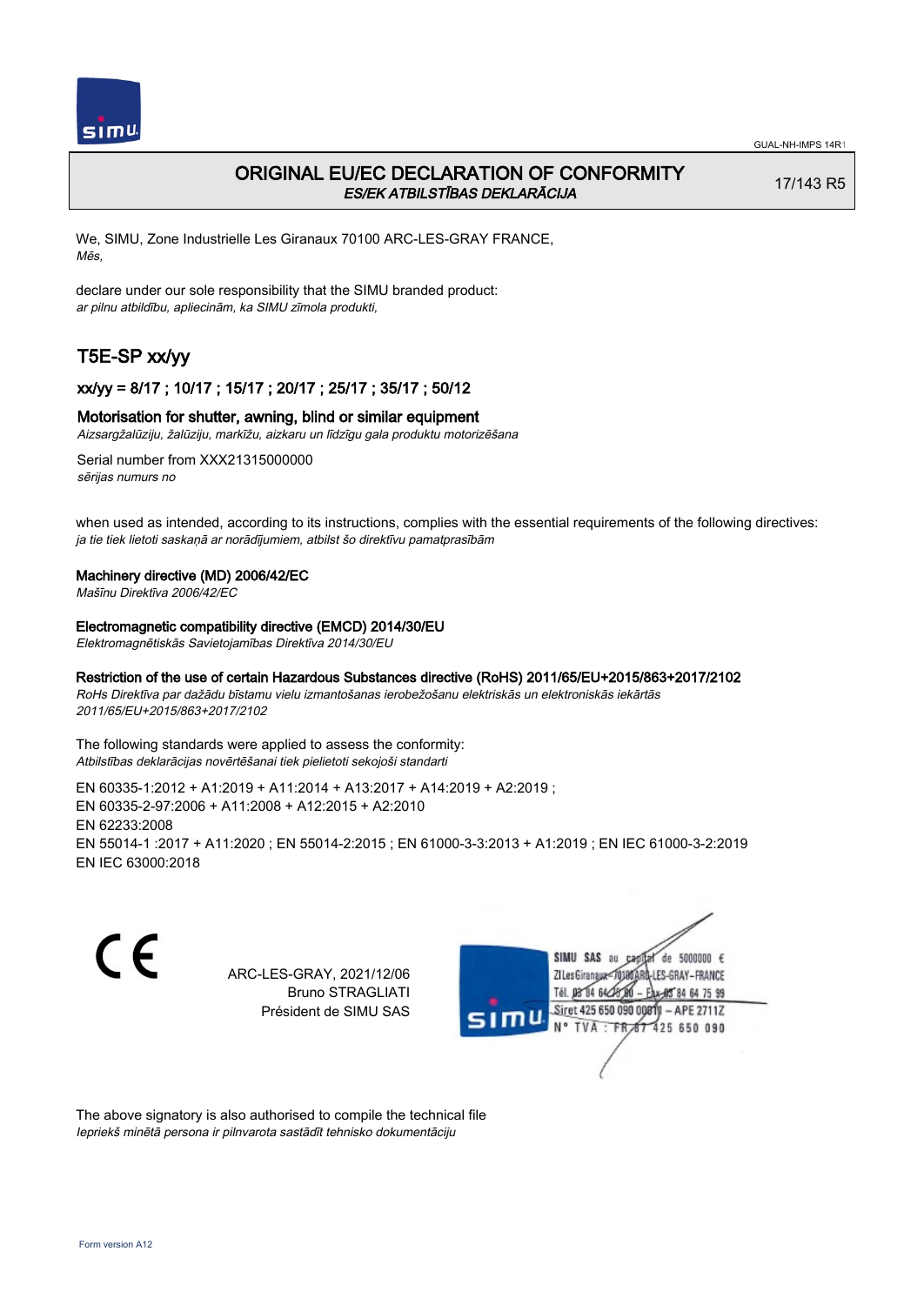

# ORIGINAL EU/EC DECLARATION OF CONFORMITY OORSPRONKELIJKE EU/EG-CONFORMITEITSVERKLARING

17/143 R5

We, SIMU, Zone Industrielle Les Giranaux 70100 ARC-LES-GRAY FRANCE, Wij,

declare under our sole responsibility that the SIMU branded product: verklaren op eigen verantwoordelijkheid dat het produkt van het SIMU

# T5E-SP xx/yy

## xx/yy = 8/17 ; 10/17 ; 15/17 ; 20/17 ; 25/17 ; 35/17 ; 50/12

### Motorisation for shutter, awning, blind or similar equipment

Motorisatie voor rolluiken, zonwering, screens of gelijkaardige toepassingen

Serial number from XXX21315000000 Serienummer van

when used as intended, according to its instructions, complies with the essential requirements of the following directives: wanneer gebruikt voor de juiste toepassing voldoet aan de essentiële eisen van de volgende richtlijnen

### Machinery directive (MD) 2006/42/EC

Machinerichtlijn 2006/42/EC

Electromagnetic compatibility directive (EMCD) 2014/30/EU

Richtlijn elektromagnetische compatibiliteit 2014/30/EU

### Restriction of the use of certain Hazardous Substances directive (RoHS) 2011/65/EU+2015/863+2017/2102

RoHS Richtlijn 2011/65/EU+2015/863+2017/2102

The following standards were applied to assess the conformity: De volgende referentiestandaarden worden toegepast om de overeenstemming te evalueren

EN 60335‑1:2012 + A1:2019 + A11:2014 + A13:2017 + A14:2019 + A2:2019 ; EN 60335‑2‑97:2006 + A11:2008 + A12:2015 + A2:2010 EN 62233:2008 EN 55014‑1 :2017 + A11:2020 ; EN 55014‑2:2015 ; EN 61000‑3‑3:2013 + A1:2019 ; EN IEC 61000‑3‑2:2019 EN IEC 63000:2018

C E ARC-LES-GRAY, 2021/12/06 Bruno STRAGLIATI Président de SIMU SAS



The above signatory is also authorised to compile the technical file

De bovengenoemde persoon is ook bevoegd om het technisch dossier samen te stellen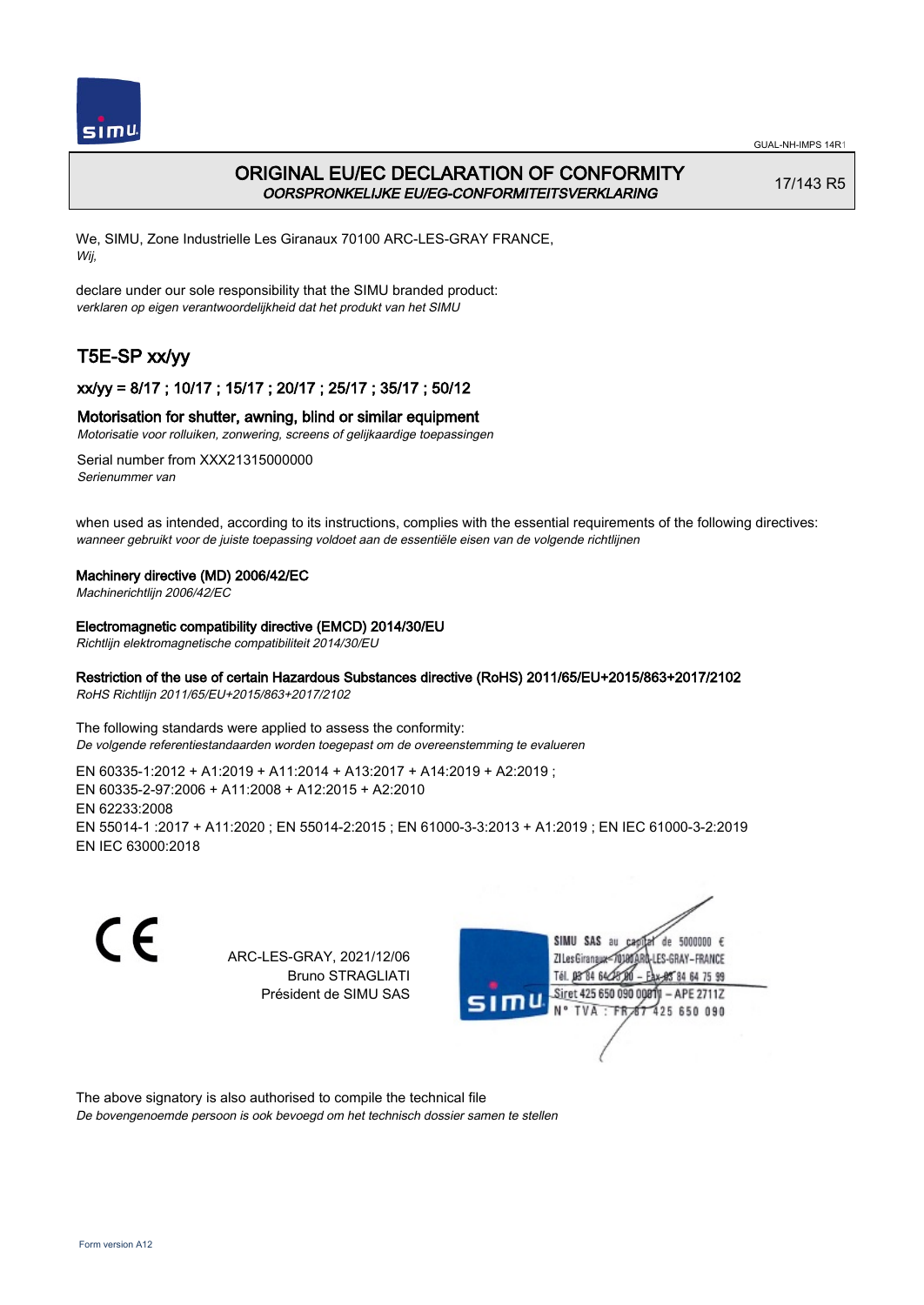

# ORIGINAL EU/EC DECLARATION OF CONFORMITY ORIGINAL EU / CE - ERKLÆRING

17/143 R5

We, SIMU, Zone Industrielle Les Giranaux 70100 ARC-LES-GRAY FRANCE, Vi,

declare under our sole responsibility that the SIMU branded product: erklærer under vårt eneansvar at SIMU merket produkt

# T5E-SP xx/yy

## xx/yy = 8/17 ; 10/17 ; 15/17 ; 20/17 ; 25/17 ; 35/17 ; 50/12

### Motorisation for shutter, awning, blind or similar equipment

Motorisering for marksier, screens, persienner eller lignende utstyr

Serial number from XXX21315000000 Serienummer fra

when used as intended, according to its instructions, complies with the essential requirements of the following directives: når de brukes som forutsatt, i henhold til sin instruks, i samsvar med de grunnlegende kravene i følgende direktiver

### Machinery directive (MD) 2006/42/EC

Maskindirektivet 2006/42/EC

### Electromagnetic compatibility directive (EMCD) 2014/30/EU

EMC-dirketivet 2014/30/EU

### Restriction of the use of certain Hazardous Substances directive (RoHS) 2011/65/EU+2015/863+2017/2102

RoHS-direktivet 2011/65/EU+2015/863+2017/2102

The following standards were applied to assess the conformity: Følgende referansestandarder ble brukt for å vurdere samsvar

EN 60335‑1:2012 + A1:2019 + A11:2014 + A13:2017 + A14:2019 + A2:2019 ; EN 60335‑2‑97:2006 + A11:2008 + A12:2015 + A2:2010 EN 62233:2008 EN 55014‑1 :2017 + A11:2020 ; EN 55014‑2:2015 ; EN 61000‑3‑3:2013 + A1:2019 ; EN IEC 61000‑3‑2:2019 EN IEC 63000:2018

C E ARC-LES-GRAY, 2021/12/06 Bruno STRAGLIATI Président de SIMU SAS



The above signatory is also authorised to compile the technical file Ovennevnte underskrevet fullmakt til å utarbeide den tekniske dokumentasjonen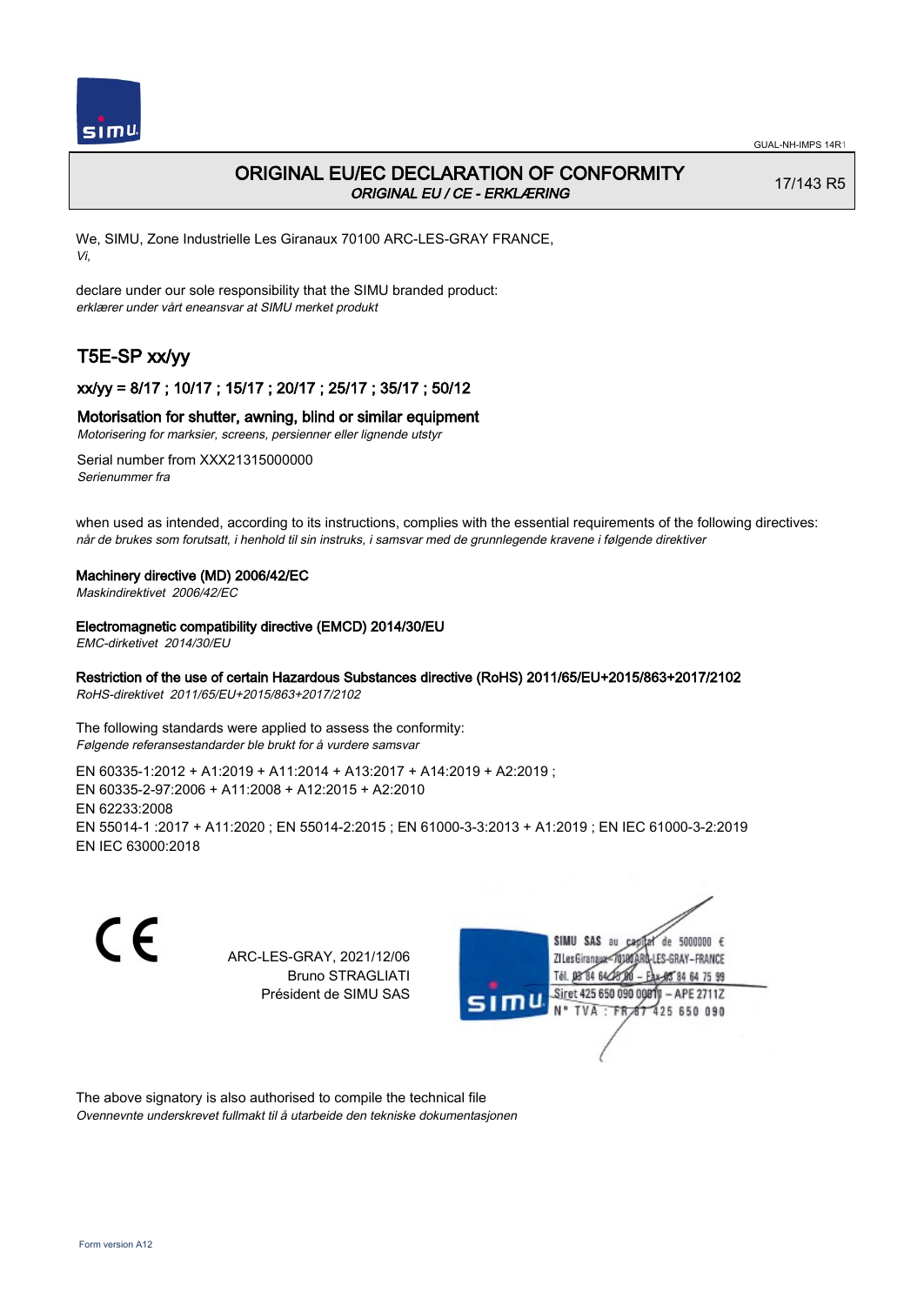

## ORIGINAL EU/EC DECLARATION OF CONFORMITY ORYGINALNA DEKLARACJA ZGODNOŚCI UE/WE

17/143 R5

We, SIMU, Zone Industrielle Les Giranaux 70100 ARC-LES-GRAY FRANCE, My,

declare under our sole responsibility that the SIMU branded product: deklarujemy z pełną odpowiedzialnością, że produkt oznaczony marką SIMU

# T5E-SP xx/yy

### xx/yy = 8/17 ; 10/17 ; 15/17 ; 20/17 ; 25/17 ; 35/17 ; 50/12

### Motorisation for shutter, awning, blind or similar equipment

Wyposażenie w napęd rolety, markizy, osłony przeciwsłonecznej lub podobnego urządzenia

Serial number from XXX21315000000 z numerem seryjnym od

when used as intended, according to its instructions, complies with the essential requirements of the following directives: gdy jest używany zgodnie z przeznaczeniem i instrukcjami, spełnia podstawowe wymagania następujących Dyrektyw

#### Machinery directive (MD) 2006/42/EC

Dyrektywa maszynowa 2006/42/EC

#### Electromagnetic compatibility directive (EMCD) 2014/30/EU

Dyrektywa kompatybilności elektromagnetycznej 2014/30/EU

### Restriction of the use of certain Hazardous Substances directive (RoHS) 2011/65/EU+2015/863+2017/2102

Dyrektywa RoHS 2011/65/EU+2015/863+2017/2102

The following standards were applied to assess the conformity: Do oceny zgodności zostały zastosowane następujące normy

EN 60335‑1:2012 + A1:2019 + A11:2014 + A13:2017 + A14:2019 + A2:2019 ; EN 60335‑2‑97:2006 + A11:2008 + A12:2015 + A2:2010 EN 62233:2008 EN 55014‑1 :2017 + A11:2020 ; EN 55014‑2:2015 ; EN 61000‑3‑3:2013 + A1:2019 ; EN IEC 61000‑3‑2:2019 EN IEC 63000:2018

C E ARC-LES-GRAY, 2021/12/06 Bruno STRAGLIATI Président de SIMU SAS



The above signatory is also authorised to compile the technical file

Osoba wskazana powyżej jest również upoważniony do przygotowania dokumentacji technicznej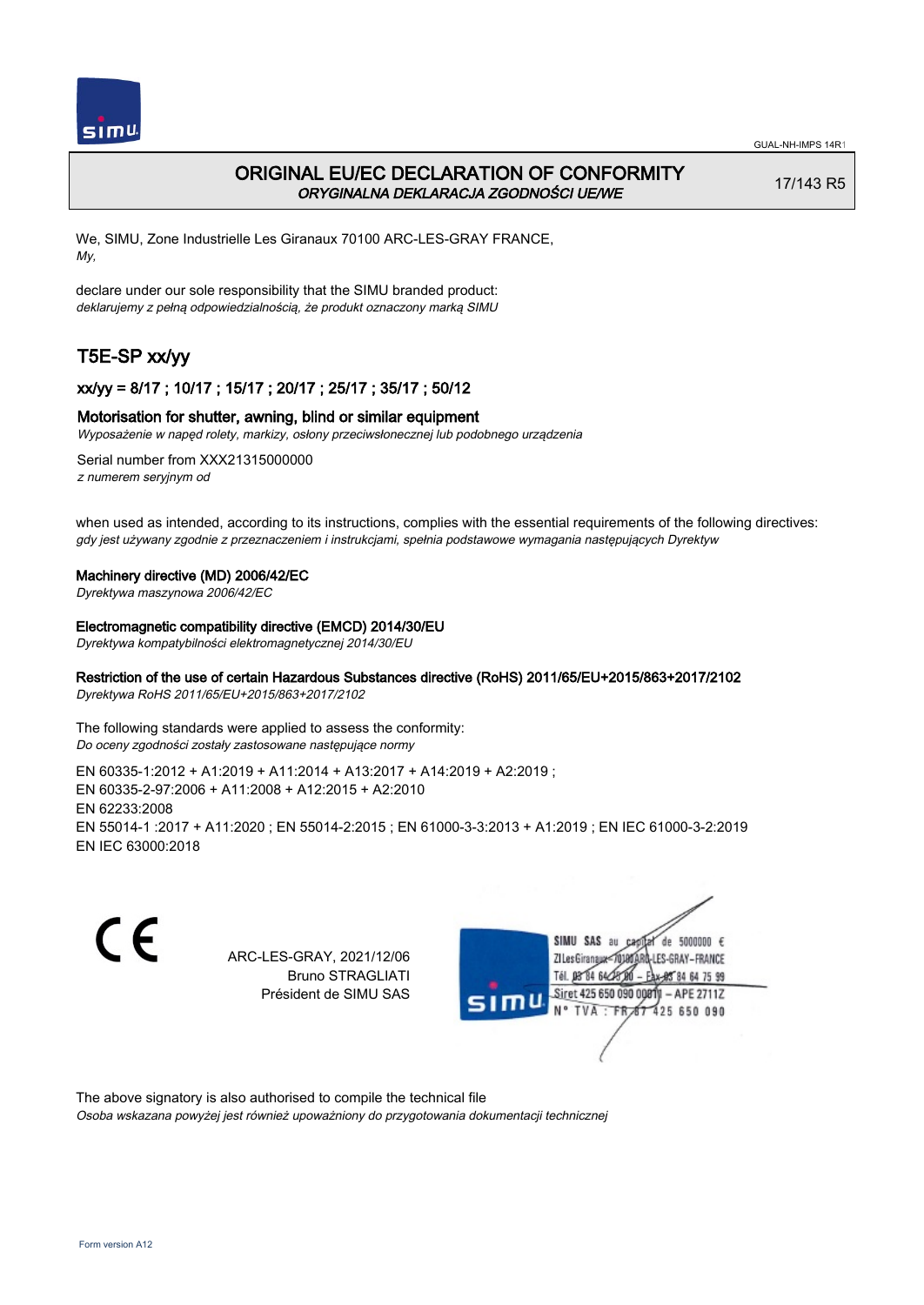

# ORIGINAL EU/EC DECLARATION OF CONFORMITY DECLARAÇÃO UE/CE DE CONFORMIDADE ORIGINAL

17/143 R5

We, SIMU, Zone Industrielle Les Giranaux 70100 ARC-LES-GRAY FRANCE, Nós,

declare under our sole responsibility that the SIMU branded product: declaramos sob nossa única responsabilidade que o dispositivo marca SIMU

# T5E-SP xx/yy

### xx/yy = 8/17 ; 10/17 ; 15/17 ; 20/17 ; 25/17 ; 35/17 ; 50/12

### Motorisation for shutter, awning, blind or similar equipment

Motorização para toldo, persiana, estore, cortina ou equipamento parecido

Serial number from XXX21315000000 Número de série desde

when used as intended, according to its instructions, complies with the essential requirements of the following directives: Quando utilizado de acordo com sua a aplicação, segundo as suas instruções, cumpre os requisitos essenciais das seguintes diretivas

### Machinery directive (MD) 2006/42/EC

Diretiva Máquinas 2006/42/EC

Electromagnetic compatibility directive (EMCD) 2014/30/EU

Diretiva compatibilidade electromagnética 2014/30/EU

### Restriction of the use of certain Hazardous Substances directive (RoHS) 2011/65/EU+2015/863+2017/2102

Diretiva RoHS 2011/65/EU+2015/863+2017/2102

The following standards were applied to assess the conformity: As normas de referência apresentadas em seguida foram aplicadas para avaliar a conformidade

EN 60335‑1:2012 + A1:2019 + A11:2014 + A13:2017 + A14:2019 + A2:2019 ; EN 60335‑2‑97:2006 + A11:2008 + A12:2015 + A2:2010 EN 62233:2008 EN 55014‑1 :2017 + A11:2020 ; EN 55014‑2:2015 ; EN 61000‑3‑3:2013 + A1:2019 ; EN IEC 61000‑3‑2:2019 EN IEC 63000:2018

C E SIMU SAS au  $de$  5000000  $f$ ARC-LES-GRAY, 2021/12/06 71 Les Giranaux 1018 LES-GRAY-FRANCE Bruno STRAGLIATI Tél. **DR R4 64-25** 64 75 99 Président de SIMU SAS Siret 425 650 090 0081  $-$  APE 2711Z TVA: FR 425 650 090

The above signatory is also authorised to compile the technical file

A pessoa nomeada acima também está autorizada a compilar o processo técnico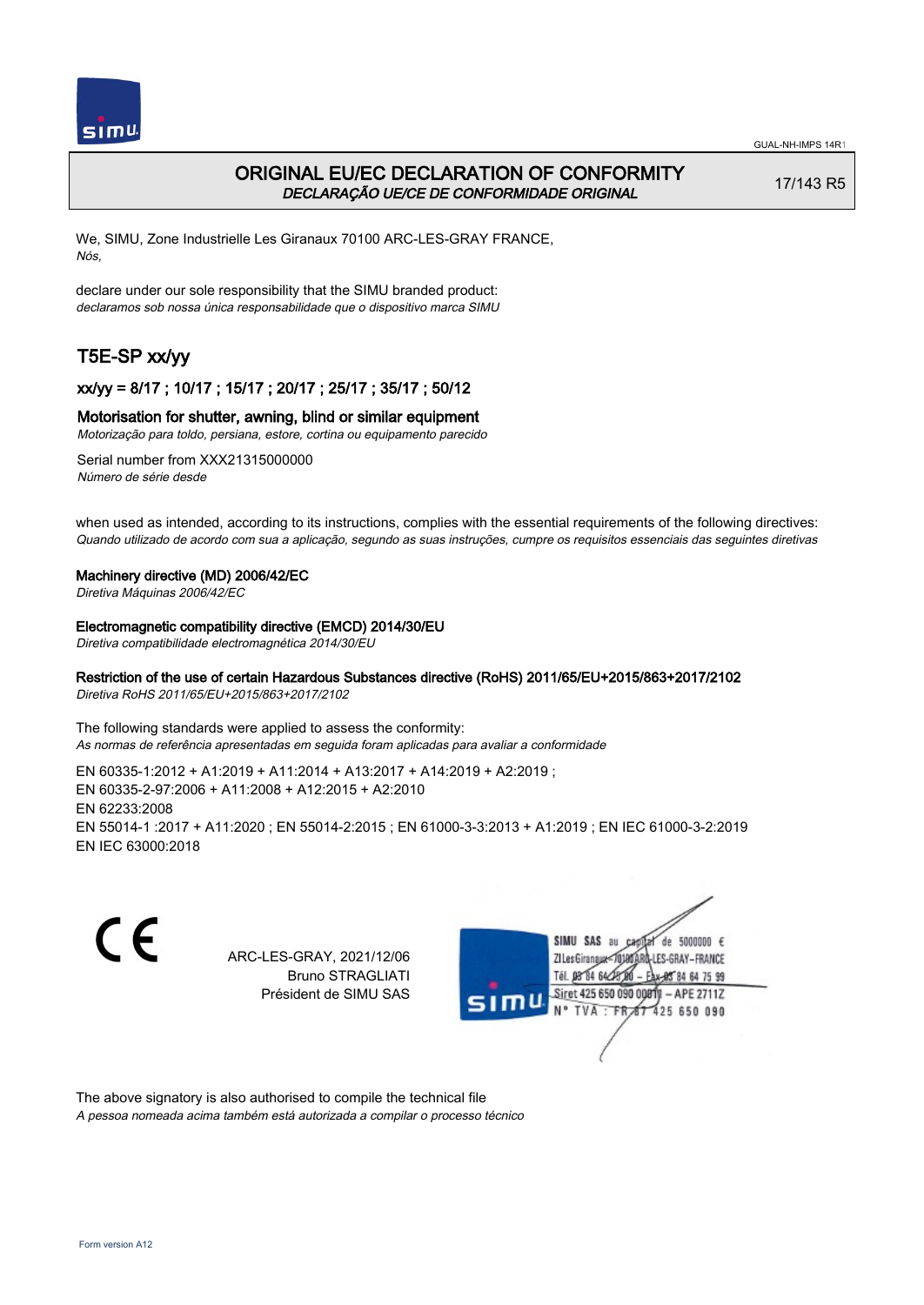

# ORIGINAL EU/EC DECLARATION OF CONFORMITY ORIGINAL EU/EC DECLARAIE DE CONFORMITATE

17/143 R5

We, SIMU, Zone Industrielle Les Giranaux 70100 ARC-LES-GRAY FRANCE, Noi,

declare under our sole responsibility that the SIMU branded product: declarăm pe propria răspundere că produsele marca SIMU

# T5E-SP xx/yy

## xx/yy = 8/17 ; 10/17 ; 15/17 ; 20/17 ; 25/17 ; 35/17 ; 50/12

### Motorisation for shutter, awning, blind or similar equipment

Motorizări pentru rulou, marchiză, perdea sau echipament similar

Serial number from XXX21315000000 Numărul de serie din

when used as intended, according to its instructions, complies with the essential requirements of the following directives: utilizate conform destinaiei lor, aa cum este descris în manualul de utilizare, sunt în conformitate cu cerinele eseniale ale următoarelor directive

### Machinery directive (MD) 2006/42/EC

Directiva privind echipamentele tehnice 2006/42/EC

### Electromagnetic compatibility directive (EMCD) 2014/30/EU

Directiva privind compatibilitatea electromagnetică 2014/30/EU

### Restriction of the use of certain Hazardous Substances directive (RoHS) 2011/65/EU+2015/863+2017/2102

Directiva RoHS 2011/65/EU+2015/863+2017/2102

The following standards were applied to assess the conformity: Următoarele standarde de referină au fost aplicate pentru respectarea conformităii

EN 60335‑1:2012 + A1:2019 + A11:2014 + A13:2017 + A14:2019 + A2:2019 ; EN 60335‑2‑97:2006 + A11:2008 + A12:2015 + A2:2010 EN 62233:2008 EN 55014‑1 :2017 + A11:2020 ; EN 55014‑2:2015 ; EN 61000‑3‑3:2013 + A1:2019 ; EN IEC 61000‑3‑2:2019 EN IEC 63000:2018

CE

ARC-LES-GRAY, 2021/12/06 Bruno STRAGLIATI Président de SIMU SAS



The above signatory is also authorised to compile the technical file

Semnatarul de mai sus este, de asemenea, autorizat să întocmească dosarul tehnic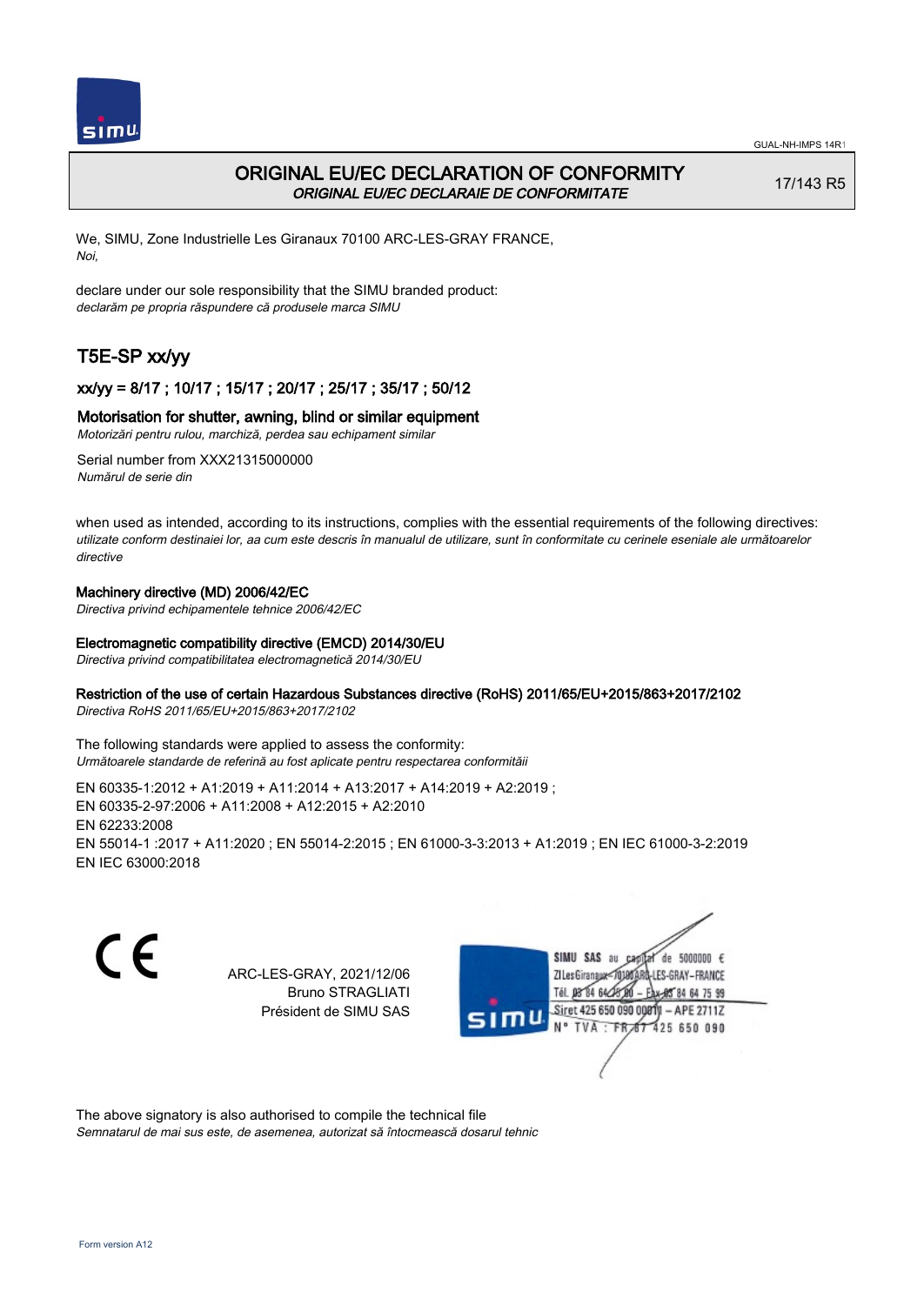

# ORIGINAL EU/EC DECLARATION OF CONFORMITY ORIGINAL EU/EG-FÖRSÄKRAN OM ÖVERENSSTÄMMELSE

17/143 R5

We, SIMU, Zone Industrielle Les Giranaux 70100 ARC-LES-GRAY FRANCE, Vi,

declare under our sole responsibility that the SIMU branded product: försäkrar på eget ansvar att produkten av varumärket SIMU

# T5E-SP xx/yy

## xx/yy = 8/17 ; 10/17 ; 15/17 ; 20/17 ; 25/17 ; 35/17 ; 50/12

### Motorisation for shutter, awning, blind or similar equipment

Motorisering för jalusi, markis, rullgardin eller liknande produkter

Serial number from XXX21315000000 Serienumret från

when used as intended, according to its instructions, complies with the essential requirements of the following directives: uppfyller de grundläggande kraven i följande direktiv när den används på det sätt som avses, i enlighet med bruksanvisningen

### Machinery directive (MD) 2006/42/EC

Maskindirektivet 2006/42/EC

### Electromagnetic compatibility directive (EMCD) 2014/30/EU

EMC-direktivet 2014/30/EU

### Restriction of the use of certain Hazardous Substances directive (RoHS) 2011/65/EU+2015/863+2017/2102

RoHS-direktivet 2011/65/EU+2015/863+2017/2102

The following standards were applied to assess the conformity: Följande referensnormer har tillämpats för att göra en bedömning av överensstämmelsen

EN 60335‑1:2012 + A1:2019 + A11:2014 + A13:2017 + A14:2019 + A2:2019 ; EN 60335‑2‑97:2006 + A11:2008 + A12:2015 + A2:2010 EN 62233:2008 EN 55014‑1 :2017 + A11:2020 ; EN 55014‑2:2015 ; EN 61000‑3‑3:2013 + A1:2019 ; EN IEC 61000‑3‑2:2019 EN IEC 63000:2018

C E de 5000000  $\epsilon$ SIMU SAS au ARC-LES-GRAY, 2021/12/06 71 les Giranaux</nux LES-GRAY-FRANCE Bruno STRAGLIATI Tél. 08 84 64 2 64 75 99 Président de SIMU SAS Siret 425 650 090 0081  $-$  APE 2711Z **TVA FR** 425 650 090

The above signatory is also authorised to compile the technical file

Den person som anges ovan är också behörig att ställa samman den tekniska dokumentationen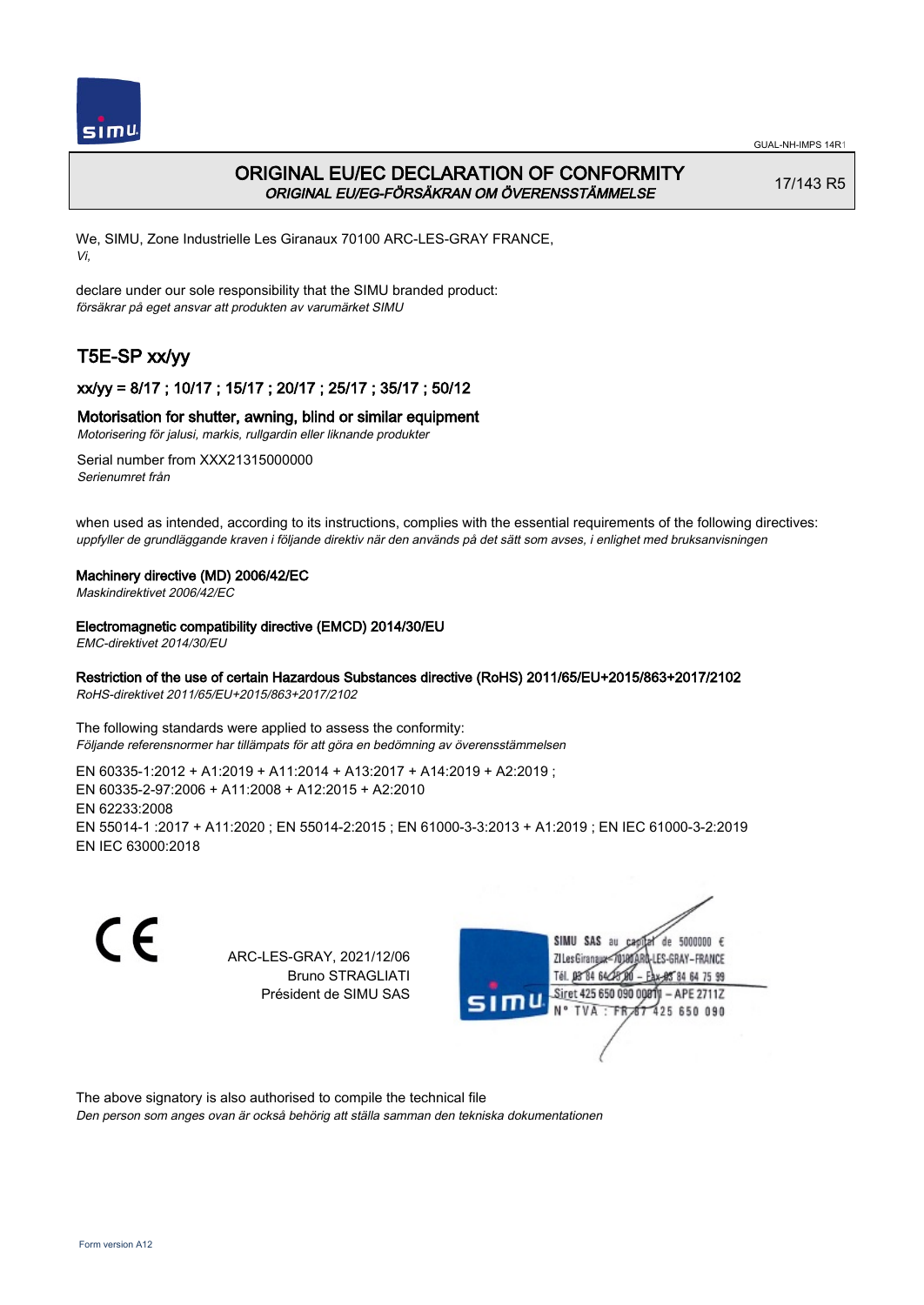

## ORIGINAL EU/EC DECLARATION OF CONFORMITY ORIGINÁLNE VYHLÁSENIE EU/ES O ZHODE

17/143 R5

We, SIMU, Zone Industrielle Les Giranaux 70100 ARC-LES-GRAY FRANCE, My,

declare under our sole responsibility that the SIMU branded product: vyhlasujeme na svoju výlučnú zodpovednosť, že výrobok značky SIMU

# T5E-SP xx/yy

### xx/yy = 8/17 ; 10/17 ; 15/17 ; 20/17 ; 25/17 ; 35/17 ; 50/12

### Motorisation for shutter, awning, blind or similar equipment

Pohon pre rolety, markízy, clony alebo podobné zariadenia

Serial number from XXX21315000000 Seriové číslo od

when used as intended, according to its instructions, complies with the essential requirements of the following directives: ak je používaný v súlade s účelom použitia a s návodom, spĺňa základné požiadavky týchto smerníc

#### Machinery directive (MD) 2006/42/EC

Smernica o strojových zariadeniach 2006/42/EC

#### Electromagnetic compatibility directive (EMCD) 2014/30/EU

Smernica o elektromagnetickej kompatibilite 2014/30/EU

### Restriction of the use of certain Hazardous Substances directive (RoHS) 2011/65/EU+2015/863+2017/2102

Smernica o obmedzení používania určitých nebezpečných látok v elektrických a elektronických zariadeniach 2011/65/EU+2015/863+2017/2102

The following standards were applied to assess the conformity: Pre posúdenie zhody boli použité následujúce normy

EN 60335‑1:2012 + A1:2019 + A11:2014 + A13:2017 + A14:2019 + A2:2019 ; EN 60335‑2‑97:2006 + A11:2008 + A12:2015 + A2:2010 EN 62233:2008 EN 55014‑1 :2017 + A11:2020 ; EN 55014‑2:2015 ; EN 61000‑3‑3:2013 + A1:2019 ; EN IEC 61000‑3‑2:2019 EN IEC 63000:2018

CE

ARC-LES-GRAY, 2021/12/06 Bruno STRAGLIATI Président de SIMU SAS



The above signatory is also authorised to compile the technical file

uvedená osoba je tiež osoba zodpovedná za vypracovanie technickej dokumentácie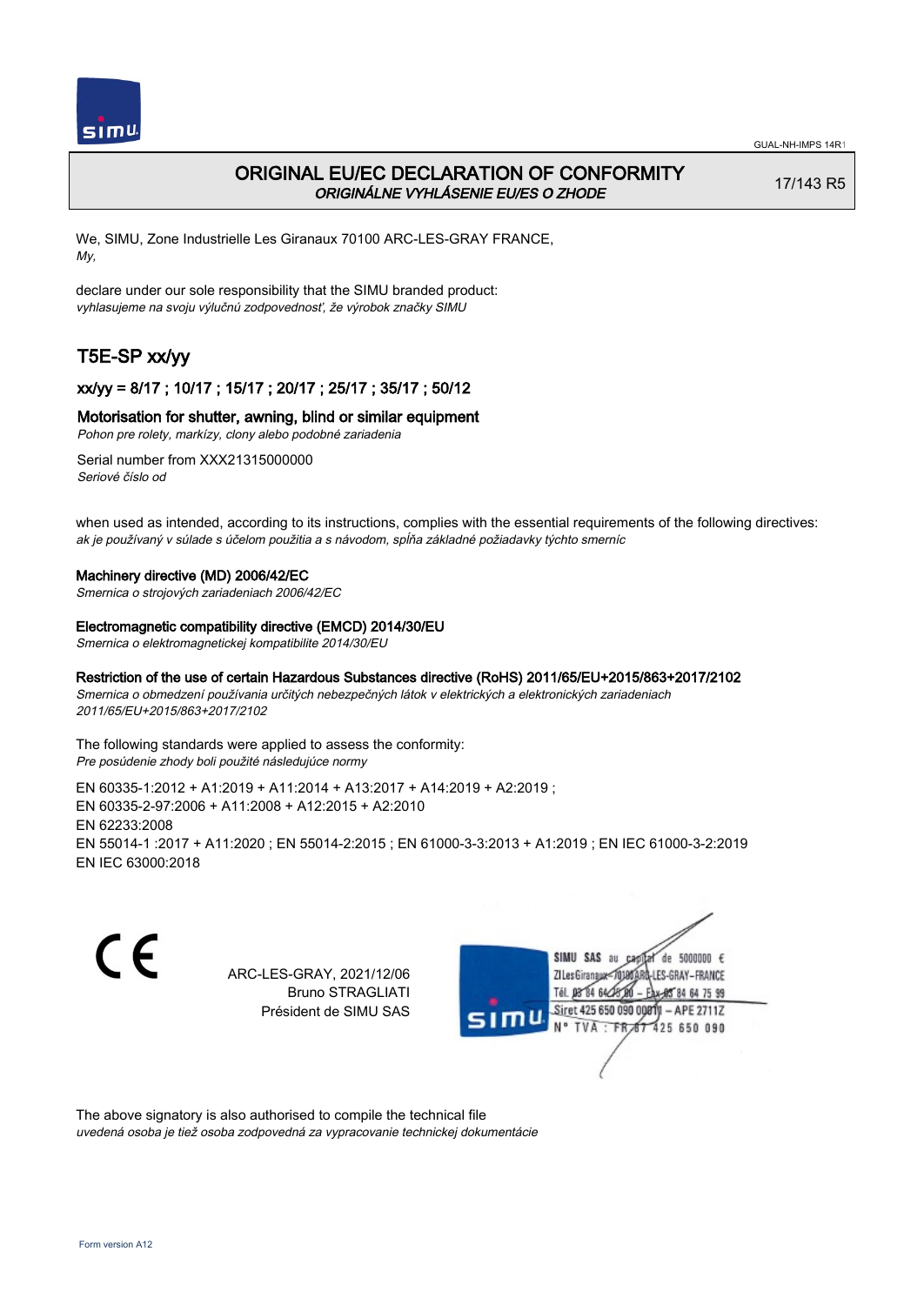

# ORIGINAL EU/EC DECLARATION OF CONFORMITY IZJAVA O SKLADNOSTI / IZJAVA O LASTNOSTIH

17/143 R5

We, SIMU, Zone Industrielle Les Giranaux 70100 ARC-LES-GRAY FRANCE, Mi,

declare under our sole responsibility that the SIMU branded product: S polno odgovornostjo izjavljamo, da izdelki blagovne znamke SIMU

# T5E-SP xx/yy

## xx/yy = 8/17 ; 10/17 ; 15/17 ; 20/17 ; 25/17 ; 35/17 ; 50/12

### Motorisation for shutter, awning, blind or similar equipment

Motorizacija rolet, žaluzij, senčnikov in podobne opreme

Serial number from XXX21315000000 'Serijska številka

when used as intended, according to its instructions, complies with the essential requirements of the following directives: ko se uporabljajo v skladu z namembnostjo in navodili, ustrezajo bistvenim zahtevam naslednjih direktiv

#### Machinery directive (MD) 2006/42/EC

Direktiva o strojih 2006/42/EC

#### Electromagnetic compatibility directive (EMCD) 2014/30/EU

Direktiva o elektromagnetni združljivosti 2014/30/EU

## Restriction of the use of certain Hazardous Substances directive (RoHS) 2011/65/EU+2015/863+2017/2102

Direktiva RoHS 2011/65/EU+2015/863+2017/2102

The following standards were applied to assess the conformity: Za preverjanje skladnosti so bili uporabljeni naslednji standardi

EN 60335‑1:2012 + A1:2019 + A11:2014 + A13:2017 + A14:2019 + A2:2019 ; EN 60335‑2‑97:2006 + A11:2008 + A12:2015 + A2:2010 EN 62233:2008 EN 55014‑1 :2017 + A11:2020 ; EN 55014‑2:2015 ; EN 61000‑3‑3:2013 + A1:2019 ; EN IEC 61000‑3‑2:2019 EN IEC 63000:2018

C E SIMU SAS au de 5000000  $\epsilon$ ARC-LES-GRAY, 2021/12/06 71 les Giranaux</nux LES-GRAY-FRANCE Bruno STRAGLIATI Tél. 08 84 64 25 64 75 99 Président de SIMU SAS Siret 425 650 090 0081  $-$  APE 2711Z TVA: FR<sub>4</sub>57 425 650 090

The above signatory is also authorised to compile the technical file Podpisnik, naveden zgoraj, je pooblaščen tudi za pripravo tehnične dokumentacije